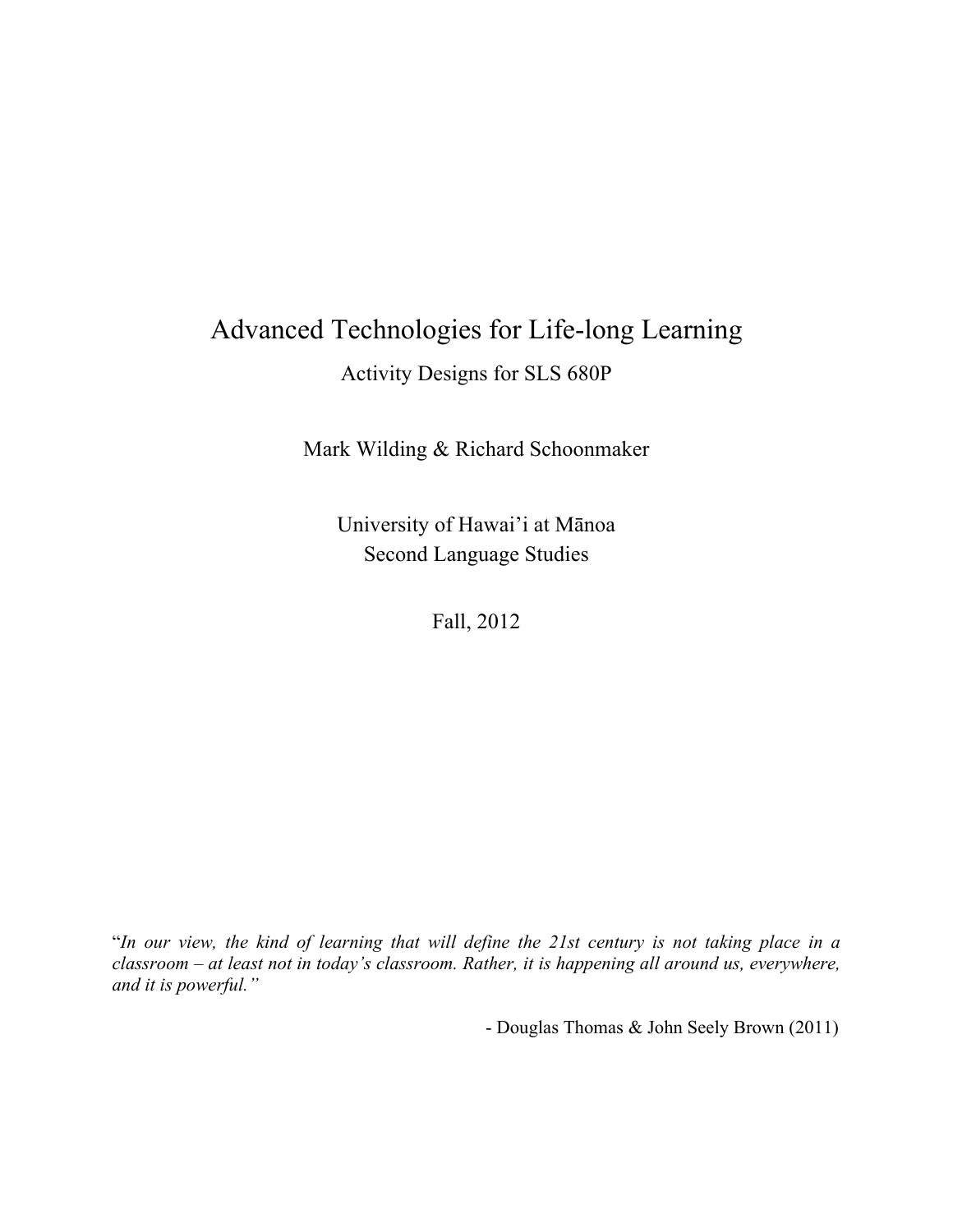# **Contents**

|                                                                    | 3  |
|--------------------------------------------------------------------|----|
|                                                                    | 6  |
|                                                                    | 8  |
|                                                                    | 10 |
| Activity Idea 5: Second Life: Creating a New Identity              | 12 |
| Activity Idea 6: Google Drive: Publishing a Newbie's Avatar Guide. | 14 |
| Activity Idea 7: WordPress: Planting a Website                     | 16 |
| Activity Idea 8: WordPress: Encouraging a New Website to Grow      | 18 |
| Activity Idea 9: Aurasma Scavenger Hunt with Photographs           | 20 |
|                                                                    | 22 |
|                                                                    | 24 |
| Activity Idea 13: WordPress: Distributed Peer-Editing              | 25 |
| Activity Idea 14: Making a Digital Children's Book                 | 26 |
| Activity Ideas 15-16: Designing an App (and Selling It)            | 27 |
|                                                                    | 28 |
| Activity Idea 18: New Literacies Extensive Reading Program         | 29 |
|                                                                    | 30 |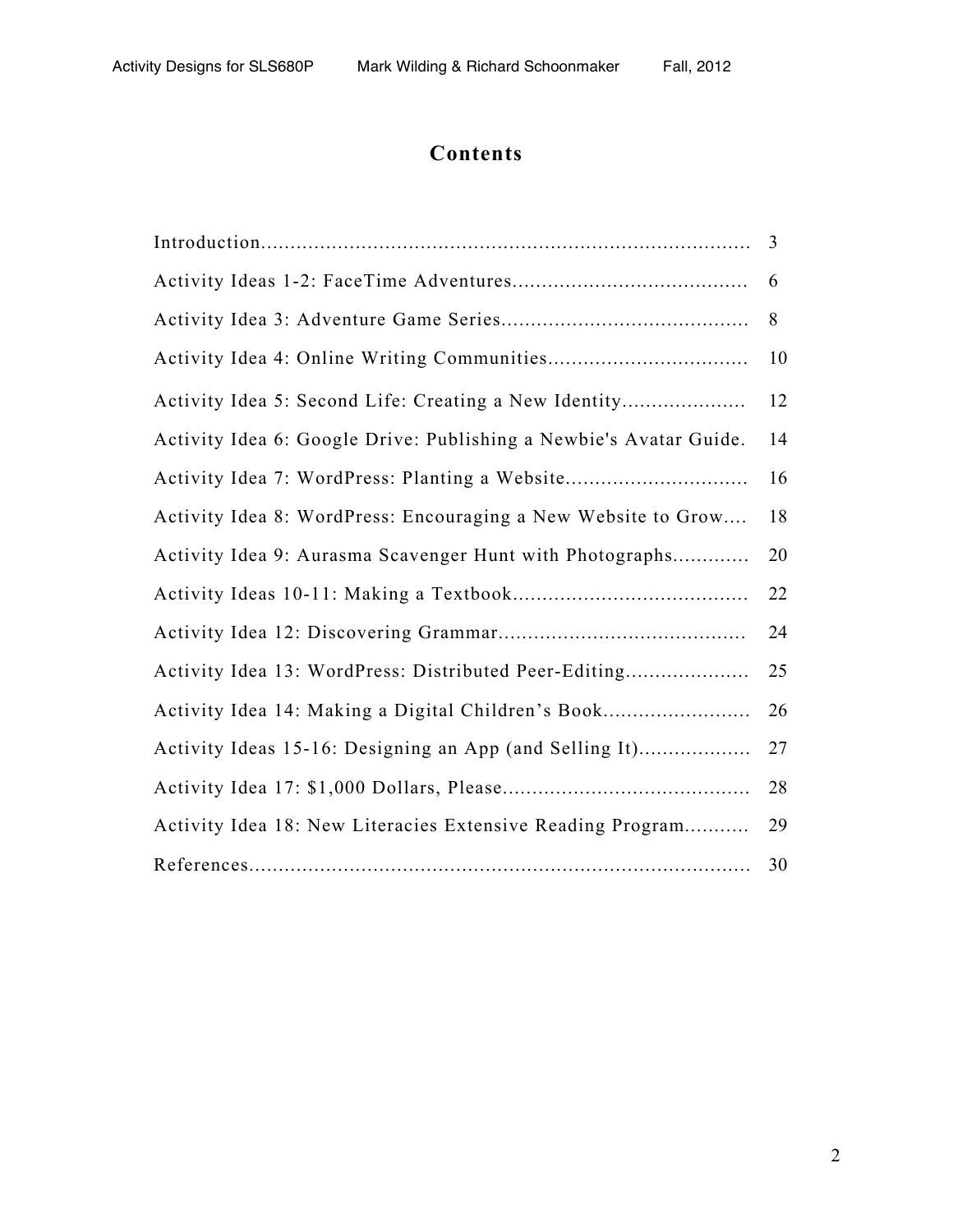### **Introduction**

In the near future, a person will wear glasses that can augment reality and enliven their surroundings in infinite ways. An American traveler with these glasses might travel to China on holiday and see subtitled translations appearing in the air above the heads of the people who are speaking. This American might give an extra pair of these glasses to a Chinese interlocutor, and they can have a normal conversation while speaking in different native tongues.

This kind of technology would seem to obviate the need for foreign language learning, but at the same time, new technologies like these can also serve a powerful language learning purpose. Indeed, the cross-cultural interaction above might serve as a language learning opportunity, and the same hardware and software could be used by the traveler when he returns home, to produce a floating Chinese language lesson above the heads of family and friends as they speak in English.

We believe that language learning will always have value, and we are inspired by advanced technologies as we work to design the best possible learning environments and activities for future language learners. The design of our activities and learning environments are motivated and shaped by five important principles, and technology plays an important role in all of them: (1) Advanced technologies promote the agency of language learners; (2) Learning activities are more fruitful when students create something real – something connected to the real world; (3) Good language learning promotes the learners' realization of individual values, group values, and community values; (4) A caring atmosphere promotes better learning outcomes; (5) Students must join the new culture of learning and acquire the habits of life-long learning.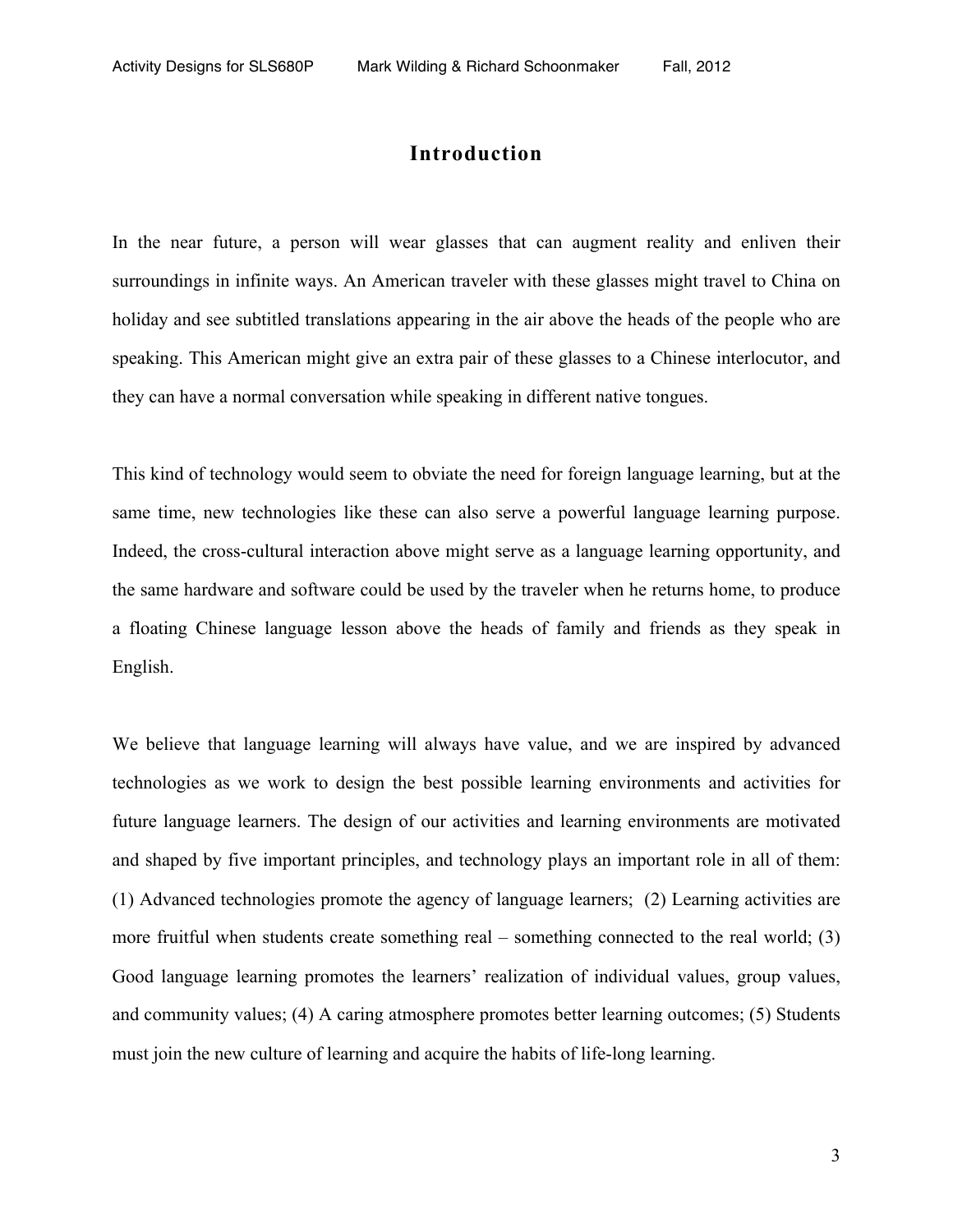We believe that advanced technologies promote the agency of language learners, inspiring them to pursue a more meaningful language learning experience. We agree with Young, Barab, and Garett, who say that "motivation, like problem solving, can best be described as an interaction arising from an intentionally driven agent perceiving and acting within an information-rich ecosystem" (2000, p. 165). We think that instructors have a responsibility to provide environments for students where numerous actions are possible, information is abundant, and progress toward short and long-term goals is manifest by countless affordances. In our opinion, advanced technologies are indispensable in providing motivational environments for students. Technology is fun.

We believe that language learning activities are more fruitful when they are connected to the real world, and students make something real. We are inspired by Hay and Barab's exploration (2001) of constructivist learning environments that show the benefits of apprenticeship and other forms of learning by creating something real. When students create an "artifact or shareable product," (Hay and Barab, 2001, p.283) they invest more energy, care, and thought into its design and final form. Hay and Barab say that technology serves as a "cognitive medium" (2001, p. 283) for the sharing and exploration of ideas in the group work that produces these artifacts. In this way, technology is an ideal tool for apprenticeship or constructivist learning because ideas can be explored, changed, deleted, saved, manipulated, copied, colored, duplicated, remixed, saved, photoshopped, and co-created ad infinitum.

We believe that good language learning environments help learners to realize their individual values, their group values, and the values of their community. And at the same time, these learners and their teachers work to create an ecosystem where everyone cares for one another. Language learning is a social activity, and language learners are part of a community with values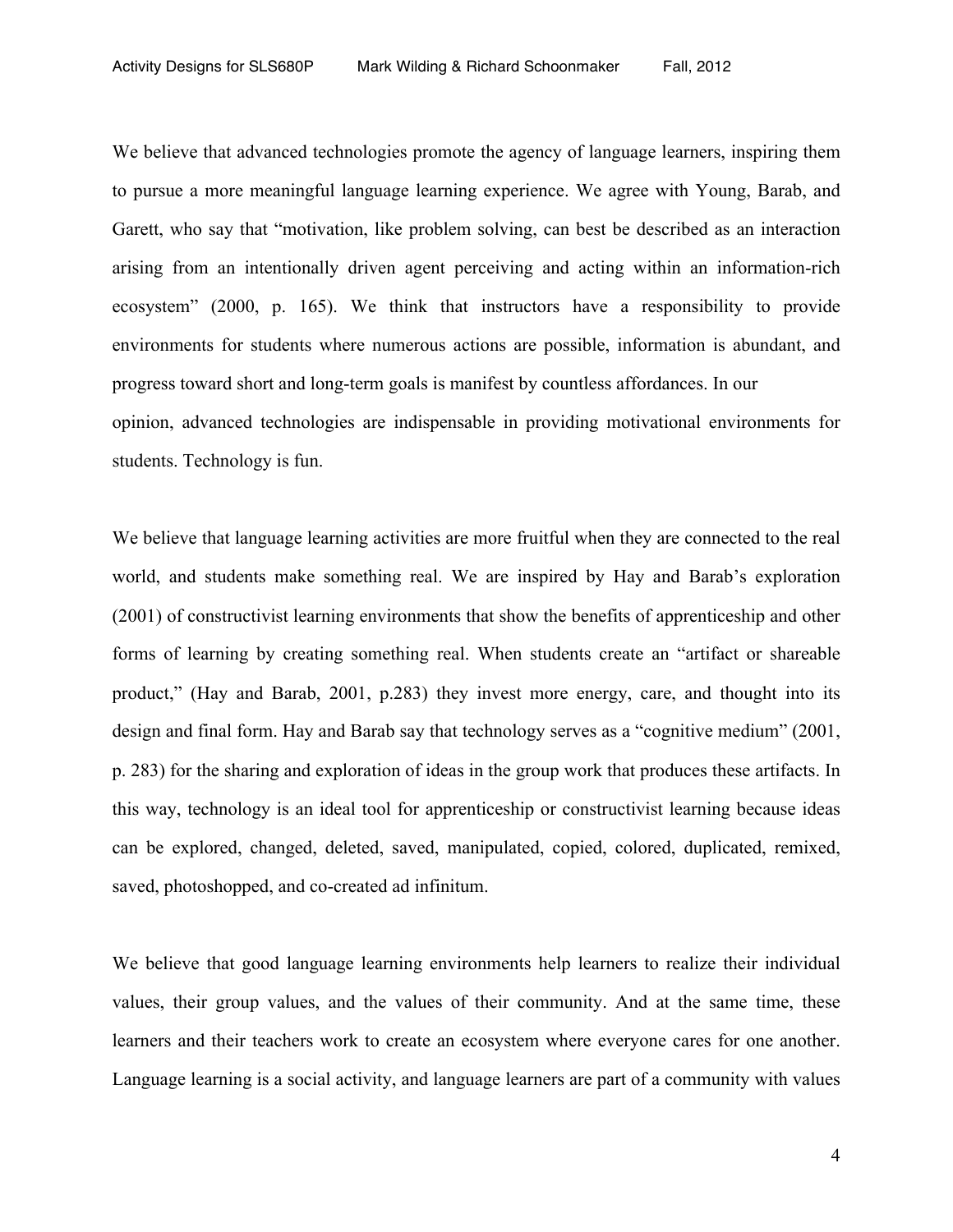and needs that both promote and constrain actions. If students fail to get along, they fail to communicate: "Speaking and listening thus demand an ongoing commitment to directing others and being directed by them to alter one's attention and action, so that movement from lesser goods (i.e., one's present position, achievement, or goal) to greater goods (i.e., values) is realized" (Hodges, 2007, p.599).

Finally, we believe that language learning activities should help the students assimilate into the new culture of learning. Thomas and Brown have thoroughly described this pervasive new culture of learning (2011), and have warned that we might fail to appreciate it because it differs so substantially from our previous culture of learning from books, schools, and teachers. And yet, though almost invisible, this new culture of learning is radically transforming the way that people learn: "The new culture of learning actually comprises two elements. The first is a massive information network that provides almost unlimited access and resources to learn about anything. The second is a bounded and structured environment that allows for unlimited agency to build and experiment with things within those boundaries" (Thomas & Brown, 2011, p. 19). When these two elements are combined in the right way, a powerful learning is possible, and no student should be left out.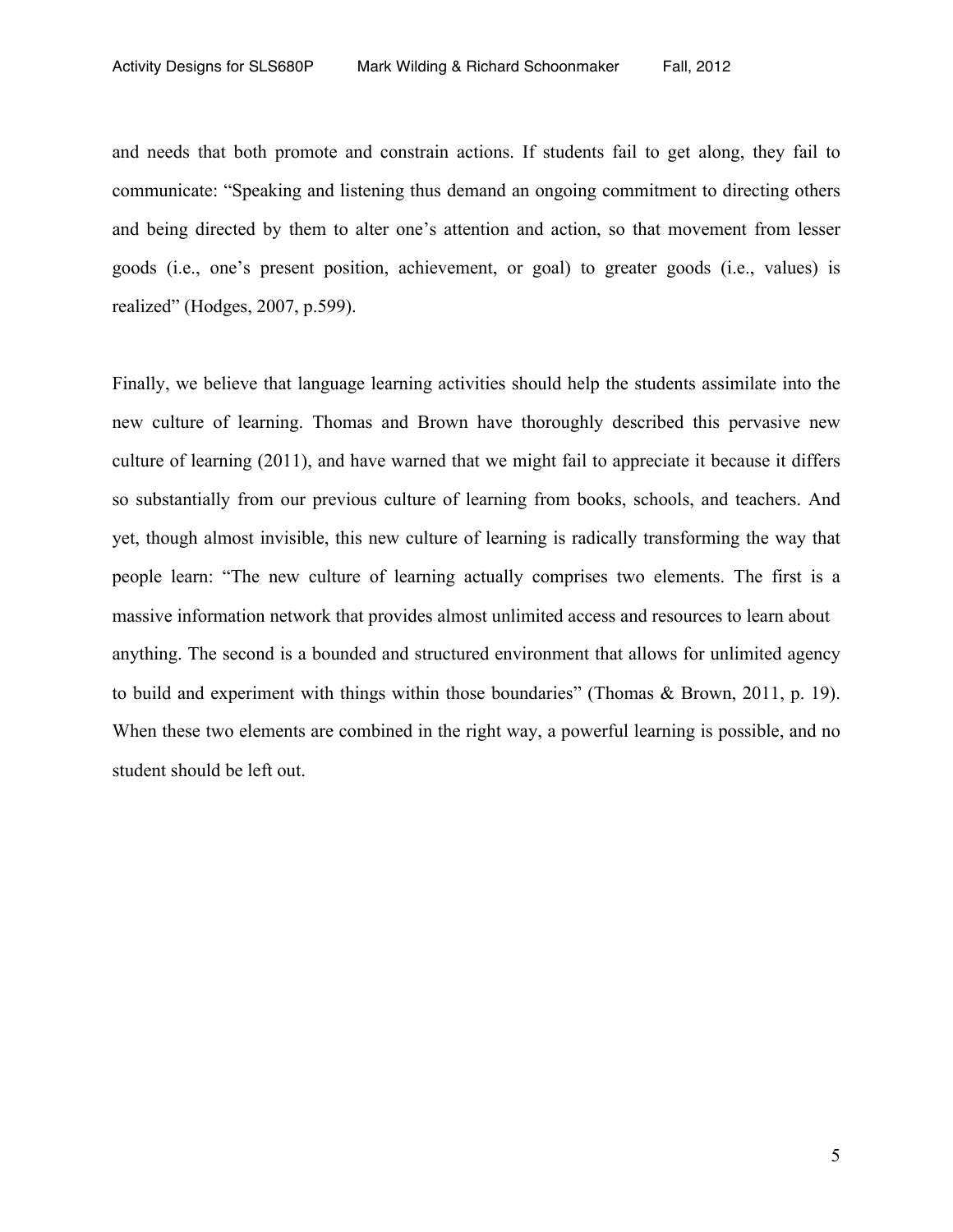# **Activities 1-18**

| <b>Activity Ideas 1-2:</b> | FaceTime Adventures:                                                                                                    |
|----------------------------|-------------------------------------------------------------------------------------------------------------------------|
|                            | (1. "Capture the Flag", 2. "Wizard Quest")                                                                              |
| Locations:                 | Classroom and University Campus.                                                                                        |
| <b>Participants:</b>       | 8-16 students, and 1 Teacher.                                                                                           |
| <b>Materials:</b>          | $2-4$ iPads,                                                                                                            |
|                            | 2-4 iPhones,                                                                                                            |
|                            | 2-4 sets of different coloured paper,                                                                                   |
|                            | 2-4 small flags (each of a different colour),                                                                           |
|                            | 1 large (sorting) hat.                                                                                                  |
| <b>Requirements:</b>       | Access to Wi-Fi.                                                                                                        |
| <b>Duration:</b>           | 45 minutes.                                                                                                             |
| <b>Objectives:</b>         | Negotiating directions in the real world / Collaborative<br>problem-solving / Co-authoring the content of a game in L2. |

#### **Instructions:**

In activity 1 ("Capture the Flag"), the students are divided into teams of at least 4-5 students by the teacher, and each team is assigned a name from the Chinese zodiac using a list customised by the teacher and a random generator website (e.g. http://primaryschoolict.com/random-nameselector/). Each team is also provided with a different coloured flag and asked to draw their team zodiac symbol on the flag (this can often be a source of fun and amusement, and can help get things rolling in a positive direction).

For the first half of this activity, teams need to hide their flag on a different part of campus from each other, ensuring that the other team does not see them and that the flag is not so visible that someone might pick it up out of curiosity. Each team also needs to write a clue together describing where the flag can be found. The clue needs to be open-ended, similar to a riddle, and not reveal the explicit location of the flag, but still contain enough implicit information for their classmates to find and retrieve the flag. Once the flags have been hidden, and the clues written and reviewed by the teacher, each team swaps their clue for one from another team, and chooses two of its members to act as *adventurers* and leave the classroom with one iPhone between them. This commences the second half of the activity, where the adventurers for each team act as the scouts or key avatars in a video game, and are guided by their team members back in the classroom through interactive dialogue in L2.

The team members use FaceTime (http://www.apple.com/ios/facetime/) to communicate with their adventurers and to see their environment*.* That is to say, one of the adventurers holds the iPhone so that their team members in the classroom can see where they are going (adventurers can take turns holding the iPhone). The adventurers also regularly report back on what they experience and see, and share any ideas they might have about the location of the flag, whilst their support team members in the classroom brainstorm over the clue, and suggest where the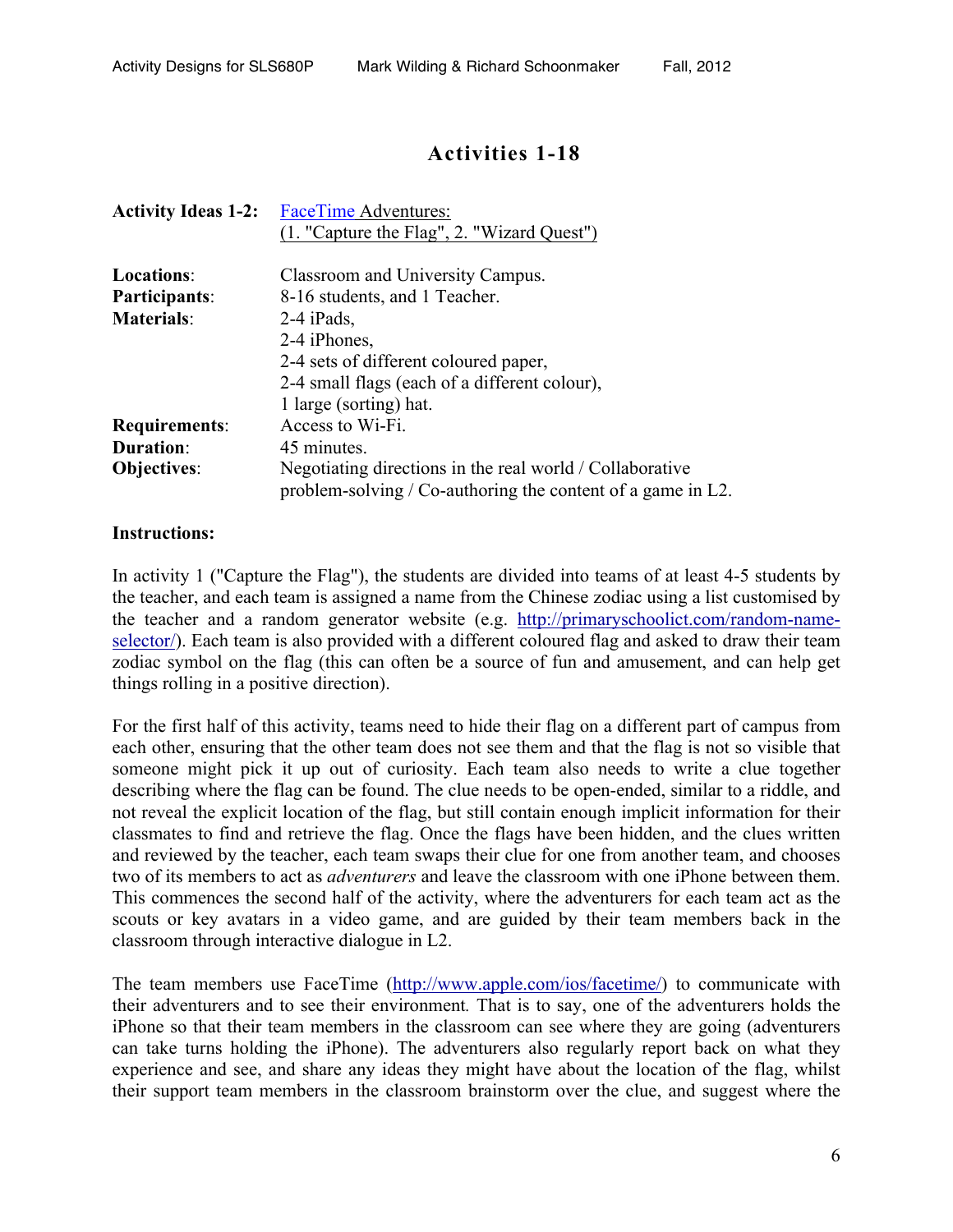adventurers should go, using the Internet or a map to guide and navigate their colleagues in the wild. This way the whole team collaborates in problem-solving, using the affordances at hand, and shares in the search for and the developing ideas over the whereabouts of the flag in a distributed fashion. The first team to capture another team's flag and return it to the classroom wins.

Activity 2 ("Wizard Quest") extends on activity 1 in both narrative scope and the formation of team identities. In terms of forming teams, the teacher initially fills a hat with several pieces of folded paper, each one concealing the name of 1 of 4 Houses from the Harry Potter series (e.g. Gryffindor; Hufflepuff; Ravenclaw; Slytherin), and then invites each student to come up and pull out a piece of paper from the teacher's "*sorting hat*". Once the sorting hat allocated team *houses*, the teacher provide 4 pieces of paper for each team to write their clues on, ideally all of the same colour affiliated with each team's particular house (i.e. Gryffindor = red; Hufflepuff = yellow; Ravenclaw = blue; Slytherin = green). Each team can also be encouraged to draw an emblem for their *house* on the back of their clues, to add a further fun element to the game and emphasise the identity of each group.

In terms of extending narrative, the students are provided with richer opportunities to develop the game from the perspective of both authors and players. In activity 2, each team is asked to write and conceal a *series* of 4 clues about campus in the same implicit open-ended style, rather than just write and hide one clue as before. Each clue then leads the competing band of adventurers on to the location of the next concealed clue, and then the next and so on, until the competing team finally uncovers the location of the coveted team flag (or some small treasure determined by the group who placed it there). This leads on from Activity 1 in scope and encourages students to think a little more creatively about narrative structure and flow, and perhaps how other teams might react to connected plot points within the game.

The teacher tries to ensure that problem-solving and navigation is maintained in L2 throughout both activities, and that all members within each team are engaged in active dialogue with one another and form a part of the collaborative problem-solving process. The students in the classroom can also watch how other teams respond and go about solving the clues they wrote (often much to each other team's amusement), whilst the adventurers improve their group listening skills outside the classroom through keeping in synchronous contact with their other team members through their iPhones, connecting online guidance in L2 with real offline discovery.

A fun tv series from the 1980s called "Treasure Hunt", and a clip from popular television talk show Ellen, illustrate some of the interesting features of this type of activity.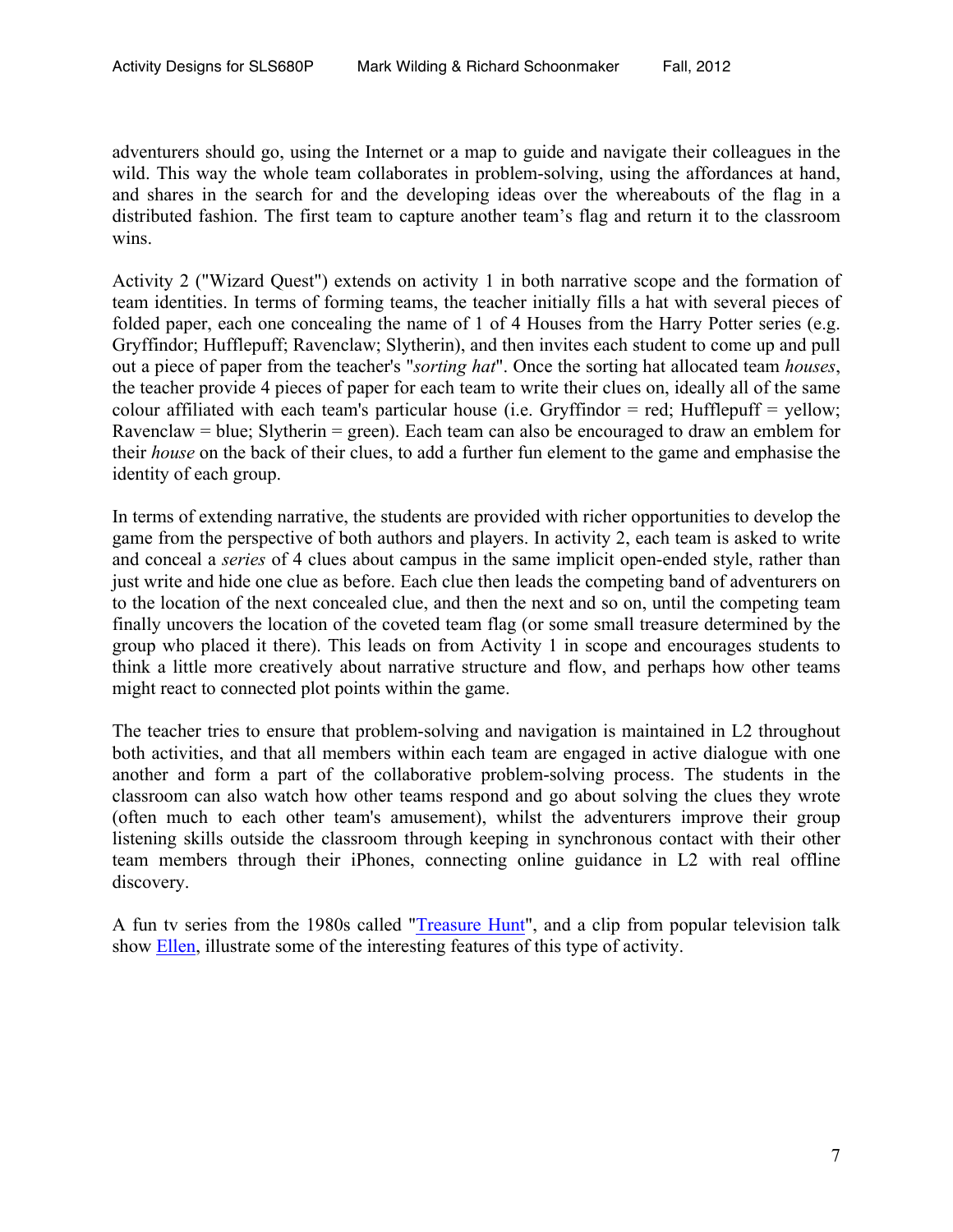| <b>Activity Idea 3:</b> | Adventure Game Series ("I want to be a pirate!")                            |
|-------------------------|-----------------------------------------------------------------------------|
| Location:               | Classroom.                                                                  |
| Participants:           | 4 or more students, and 1 Teacher.                                          |
| <b>Materials:</b>       | 4 computers / iPads,                                                        |
|                         | At least 2 copies of any Monkey Island computer game                        |
|                         | (or an educational license for multiple users in the classroom).            |
| <b>Requirements:</b>    | Internet and Google Translate (and a sense of humour).                      |
| <b>Duration:</b>        | This activity can be easily spread over several classes.                    |
| <b>Objectives:</b>      | Collaborative Reading and Gameplay / Situated Translation                   |
|                         | (game is in the English language) / $Co$ -constructing a walkthrough guide. |

The teacher arranges to have any one of several Monkey Island series adventure games installed on 2 or more computers / iPads in the classroom. The students are then given a number to remember by the teacher, and split into groups of at least 2 people per team (ideally 3) based on this number. Each team then spends the lesson playing the adventure game together, taking turns to click on a series of possible dialogue responses in various scenes throughout the game, whilst establishing rapport with the plot and environment. Each team member can take turns in navigating the main character (the wannabe pirate *Guybrush Threepwood*) around the fantasy world in search of useful artifacts and solutions to the myriad of puzzles that need to be solved with lateral thinking. At the same time, another member can search for unknown words and phrases in Google Translate from the game dialogue, and negotiate translations with the team to help out in the overall decision-making process about how to respond within each dialogue, what to try, where to go next, and how to solve the puzzles.

Throughout the session, the class is encouraged by the teacher to share their ideas and gradually build a "Walkthrough Guide" together for the game using Google Drive. This can include screenshots from the game, sketches of maps or artefacts, copied dialogues, and written instructions in L2. In this way, the students not only collaborate in their groups and as a whole class to translate the rich dialogue within the game and solve the many puzzles, but they also get an opportunity to co-construct a useful guide for present and future players who might be stuck on a particular section of the game. This can even be uploaded as a link to one of the many online forums and websites for fans of Monkey Island.

This activity can be great fun for students of any age, as the Monkey Island adventure game series contains lots of humour and interesting characters, along with thousands of lines of engaging English dialogue and the opportunity to take part in challenging conversations and solve problems creatively together through the language. The additional hope here is that this experience will be so enjoyable, and ignite enough curiosity in some members of the class, that they will go home and keep playing the game, and benefit from all the additional input in a fun and relaxed environment.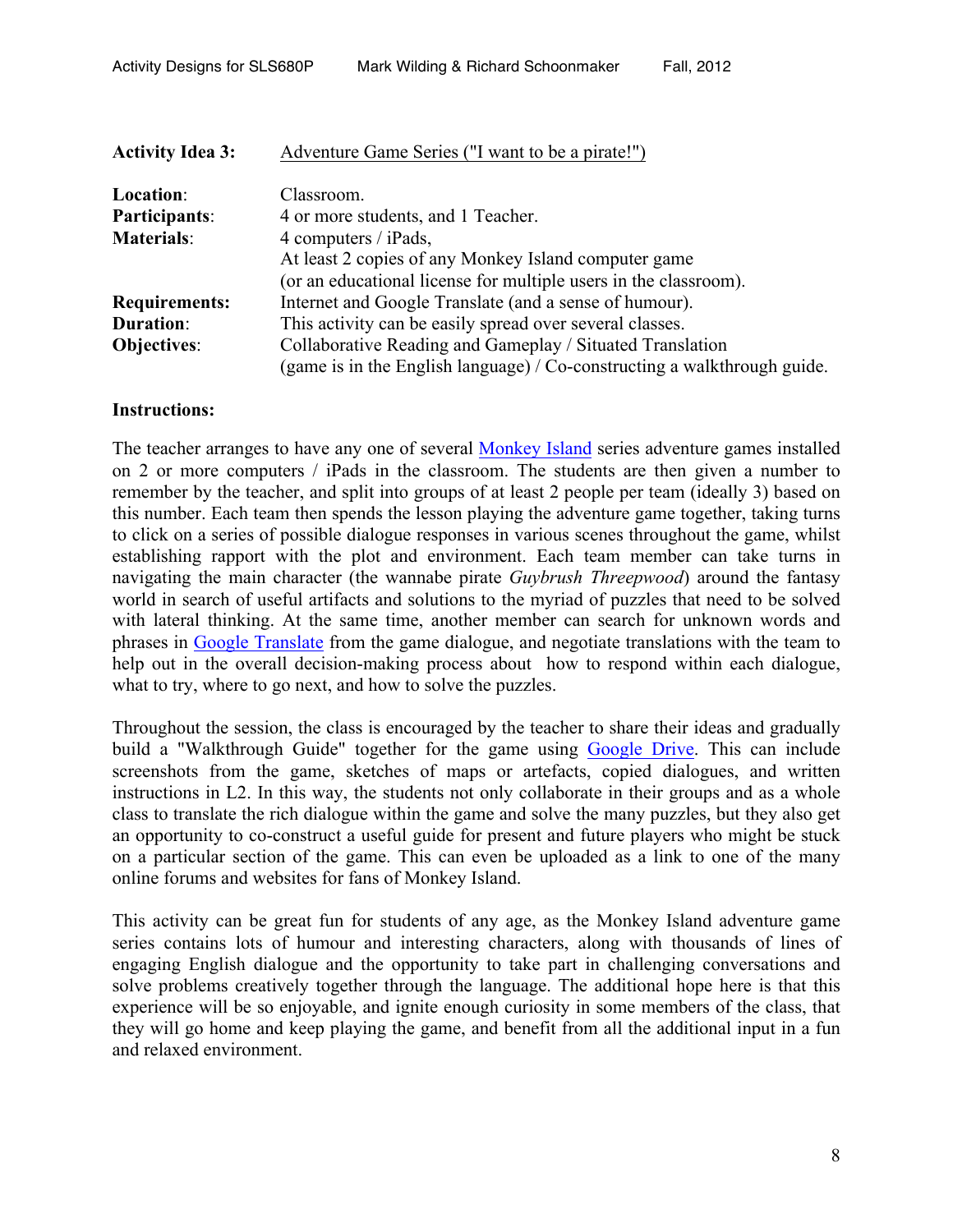Tomasz Szynalski, founder of *Antimoon: How to Learn English Effectively*, fondly recalls how games like Monkey Island proved to be an excellent resource for improving his English:

"...adventure games were the first source of English input that I used outside of English classes. These games showed me how much fun I could have with English and opened my eyes to the power of reading..."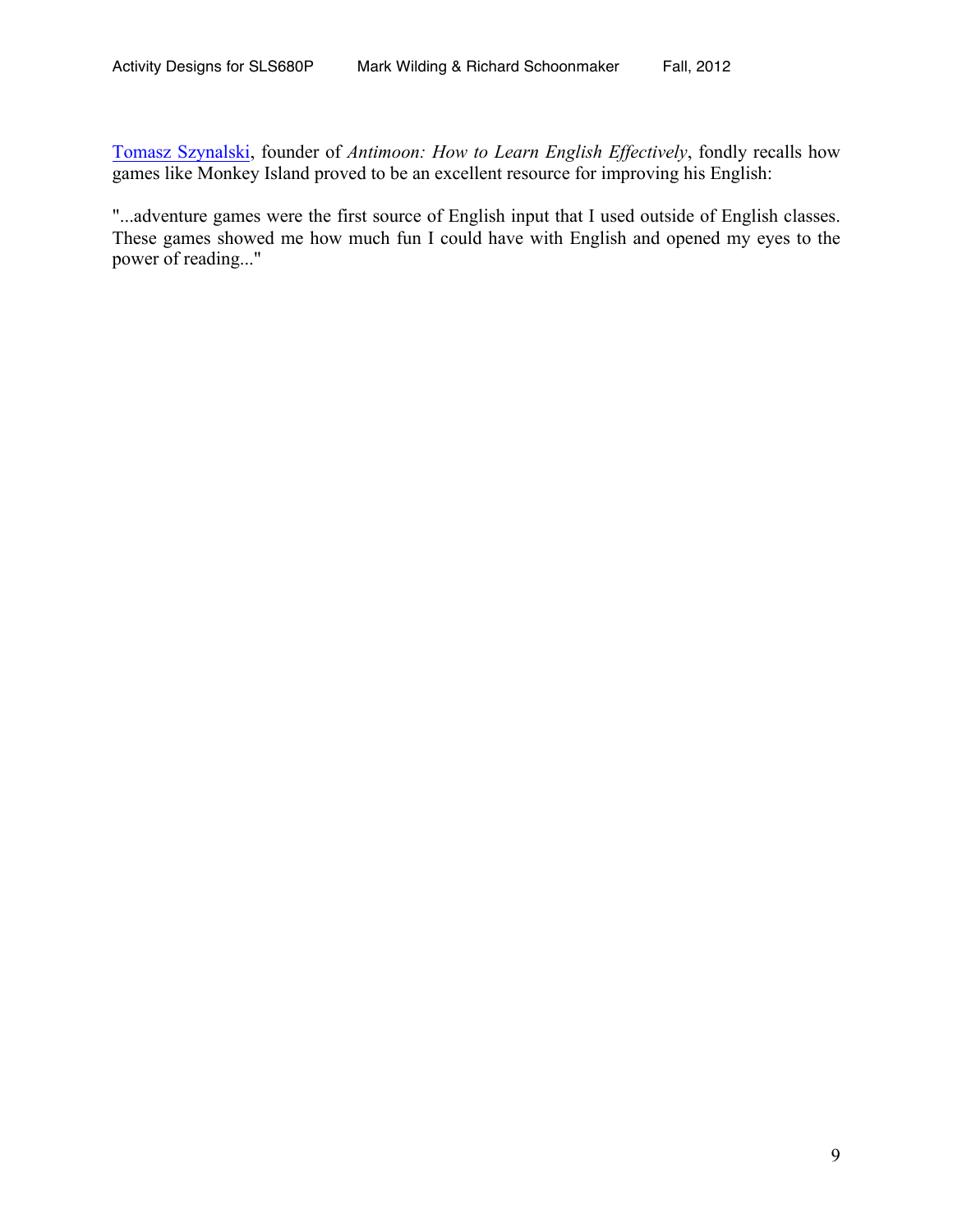| <b>Activity Idea 4:</b> | <b>Online Writing Communities</b>                                       |
|-------------------------|-------------------------------------------------------------------------|
| Location:               | Classroom.                                                              |
| Participants:           | Students of any level, and 1 Teacher.                                   |
| <b>Materials:</b>       | Mobile Computers or smart phones with an Internet connection.           |
| <b>Duration:</b>        | 1 hour.                                                                 |
| <b>Objectives:</b>      | Writing a public personal response / New media literacy /               |
|                         | Connecting to online L2 communities and encouraging life-long learning. |

Each student in the class in assigned a number and split into groups of 3 on the basis of their matching number. Each group then discusses the topic of "online English writing resources" for 15 minutes, and is free to use their mobile computer or smart phone to look up as many different websites as they can find or demonstrate how they already use software to others in the group. The aim here is for each group to think about how they can practice their writing skills outside class in a sympathetic and nurturing community of peers who share common interests. After brainstorming and searching the Internet for online writing resources, as well as discussing their own particular English writing practices outside class, each group writes down their ideas in a section partitioned earlier by the teacher on the blackboard/whiteboard. Different colour pens or chalk is encouraged to more clearly identify each group, and all members are free to get out of their chairs and write down ideas in their allocated section on the board.

The teacher then discusses the class' ideas on the board for 15 minutes, and asks different students how they use or could use each website. It can also be useful here to relate software or websites in English to their counterparts in other countries (e.g. China, Russia, Japan). This helps establish a link and identify similarities between L2 websites and more culturally familiar paradigms. The teacher not only learns what her students are currently using, or not using, but can also add some suggestions of her own that can help students with life-long learning beyond the class environment (e.g. Facebook, Blogs, IM, Twitter, Lang-8, Fitocracy, Wikipedia, Song lyric sites, TED talks, Fanfiction, Google Pages, Forums, etc). The teacher can also explain how these websites or software can be used to practice writing as a fun byproduct of connecting and sharing ideas and interests with other writers around the world.

The teacher concludes the lesson by asking each student to write a personal review of either i) a product they bought online (e.g. on amazon.com), ii) a film they watched (e.g. imdb.com), or iii) a restaurant or café they visited recently (e.g. yelp.com). The students need to register on one of the respective websites listed above first of all, then read through some of the reviews for their chosen product, film, or eating-out experience. After reading through a few reviews, the students need to *write their own considered review* and post this on the website, explaining what they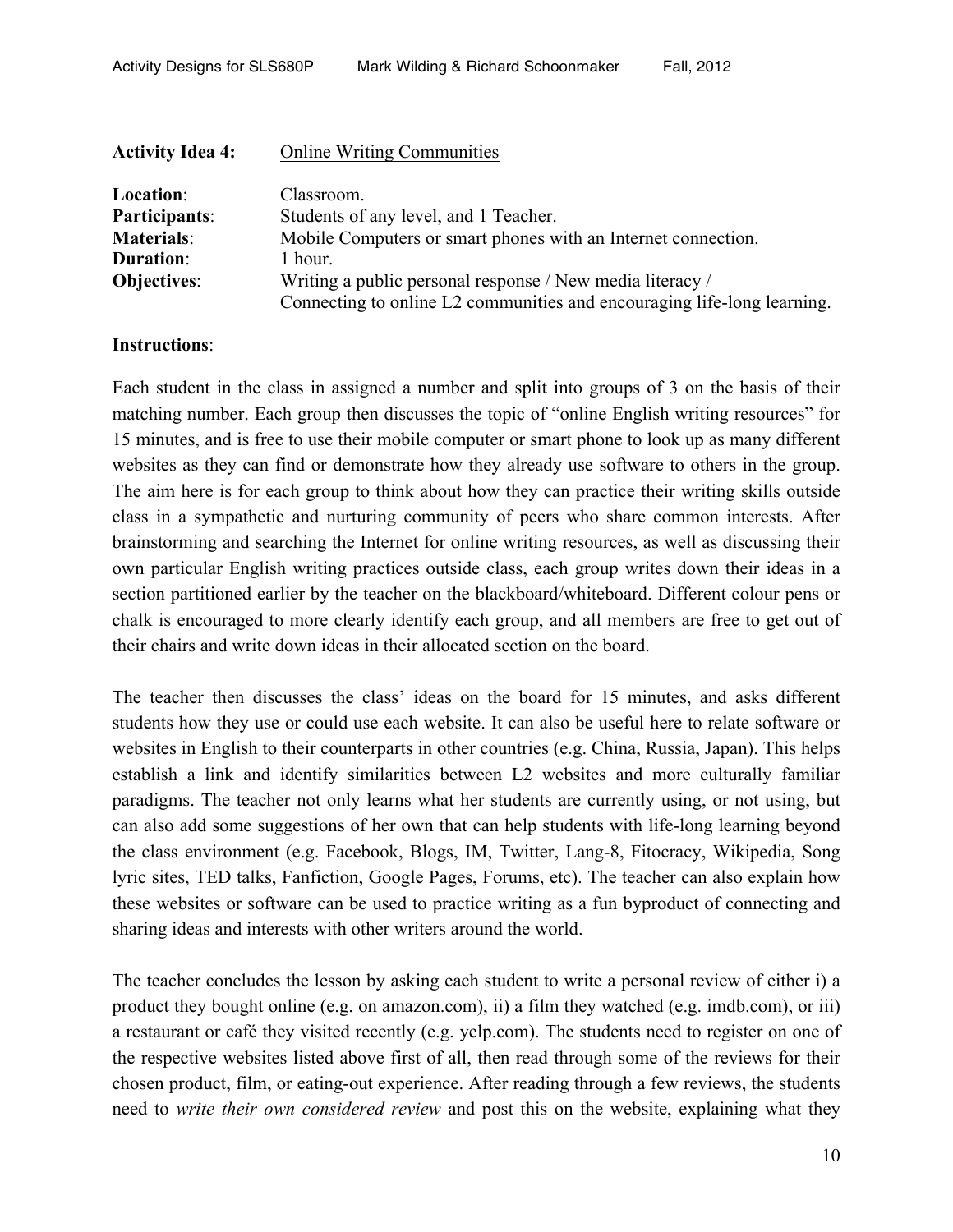liked or disliked, and backing up their opinions with at least one example and one concluding recommendation. The teacher allocates 30 minutes for this task, and checks on each student to facilitate the process and help with any questions they may have. Everyone's review should be printed out and brought to the next class, so that the teacher can again reinforce how their ideas are important to other online readers. Their contributions are finally posted up on one of the walls of the classroom (or better still, an online cyberwall on the Internet), as a display of the power of the class' written opinions in global L2 cyberspace.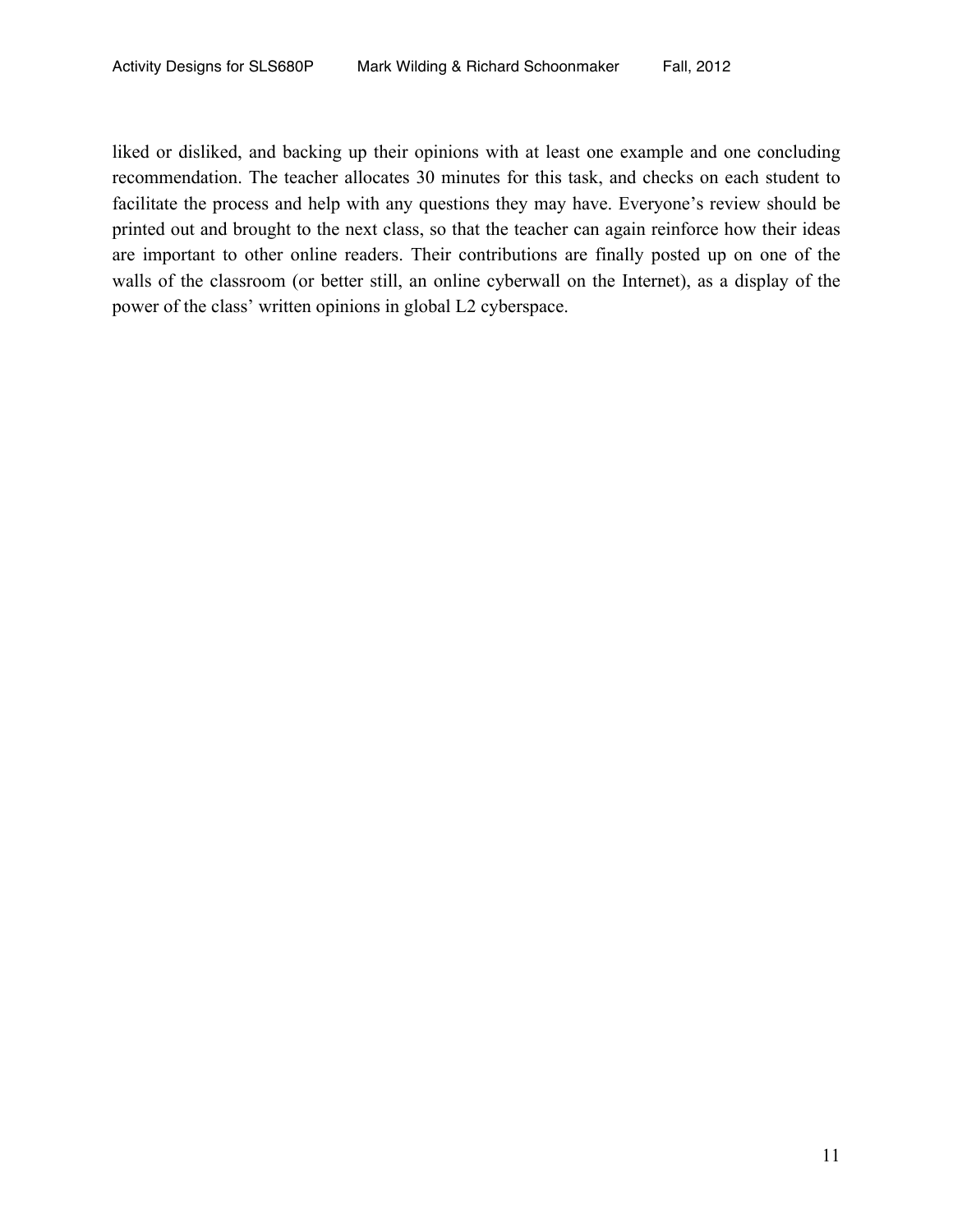| <b>Activity Idea 5:</b> | Second Life (SL): Creating a New Identity                                                                                                                          |
|-------------------------|--------------------------------------------------------------------------------------------------------------------------------------------------------------------|
| Location:               | Classroom (online activity).                                                                                                                                       |
| Participants:           | Intermediate/Advanced level students, and 1 Teacher.                                                                                                               |
| <b>Materials:</b>       | Several computers with a fast Internet connection (ideally a computer<br>room equipped with enough computers to accommodate all students).                         |
| <b>Duration:</b>        | 2 hours (perhaps distributed over more than one lesson).                                                                                                           |
| <b>Objectives:</b>      | Tinkering and peripheral learning / Collaborative investigation and sharing<br>of ideas / Increasing agency and negotiating identity in an online L2<br>community. |

Everyone in the class initially signs up online for a Second Life (SL) account, and chooses a default avatar, with help and guidance from the teacher at the beginning where needed. Once all the students have been able to log in successfully and can control their avatars in SL, they need to meet up at a central online location (i.e. HQ: headquarters) specified by the teacher.

Although SL offers a vast universe of locations to explore and play in, along with thousands of other online members to meet along the way, the goal of this activity is to help each student get started and customise the appearance of their avatar, familiarising themselves with some of the key features in the interface during the process.

After meeting up at the designated HQ, the students need to find out how to customise their avatars and coordinate strategies as a group for collecting useful information to achieve this. The teacher suggests exploring other parts of the world and asking established members for guidance. Other suggestions can include using video guides on YouTube, looking for beginner guides on the Internet written in L2 using Google search, and simply playing with the controls and interface to try and change the look and feel of their avatars (i.e. tinkering). The students are also asked to return to HQ at a specific time, so that they can share what they found out or learnt from others with the group later.

Many newcomers to SL (aka "newbies") experience a steep learning curve, and feel a little lost in the beginning, especially when attempting to shape their identity and become more comfortable and familiar with their surroundings. This can be facilitated through initial distributed learning in a caring group bonded by a shared newcomer's experience. Developing new skills in this online environment empowers students to immerse more fully in the environment and feel more comfortable interacting with others in L2 from the start. The virtual world platform provides the students with lots of rich opportunities to play with identity, talk to other members in L2 to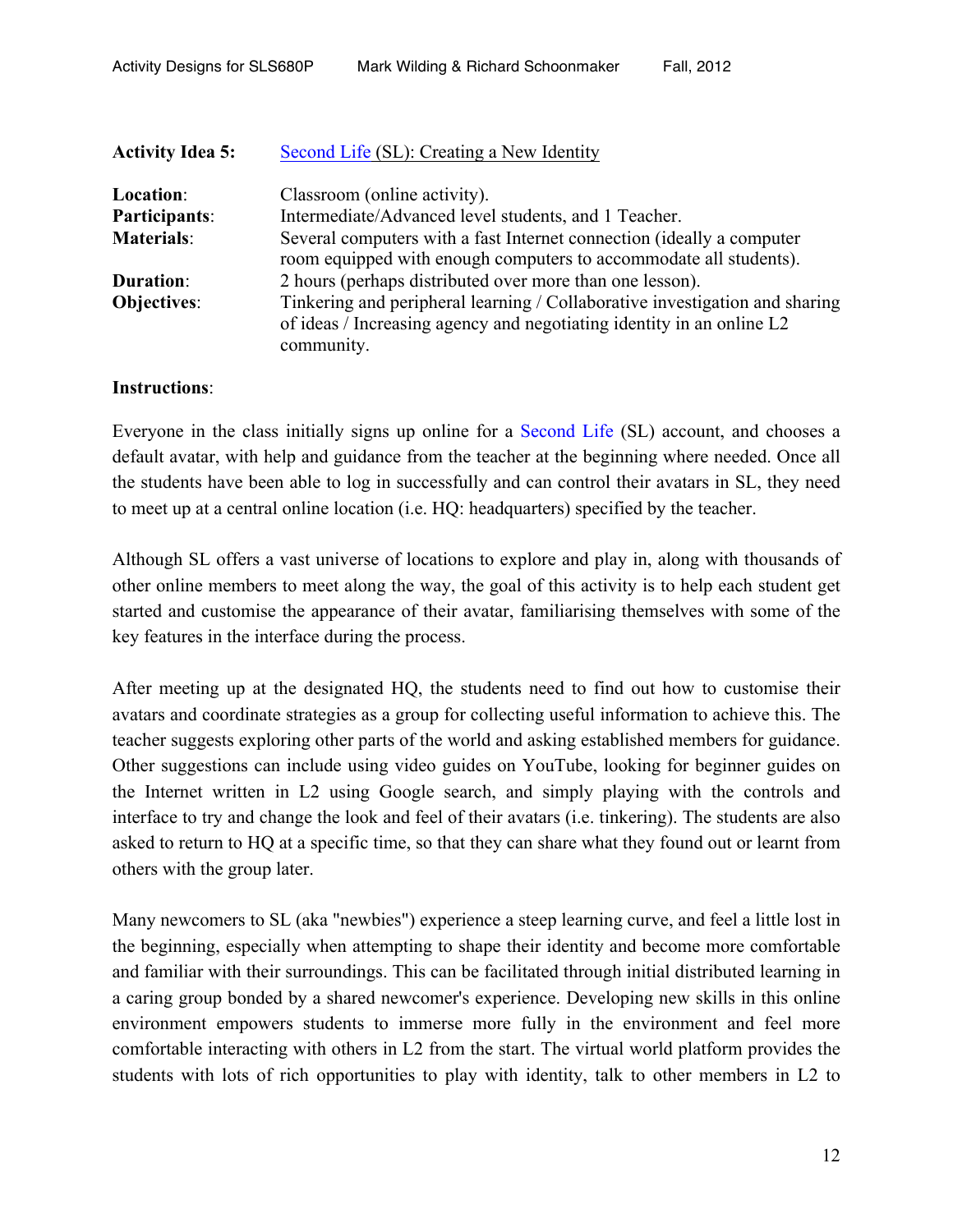collect useful information, and then share these findings with their group later. Using the Internet in tandem is also encouraged by the teacher.

The teacher's role throughout is to offer tips and guidance on where to find information when asked, and to encourage the group to share their discoveries with each other in the session. The students are free to develop their own identities and paths to solving problems, as well as realise any emerging group identities and norms (e.g. a common greeting; a shared article of clothing, accessory, colour, etc). Developing an online identity helps them immerse better in the L2 environment, and find their place in the world as well as understand their relation to other groups or societies in SL, and it is hoped that this may further capture the imagination of some of the students and extend to further immersion and interaction with L2 speakers outside and beyond class.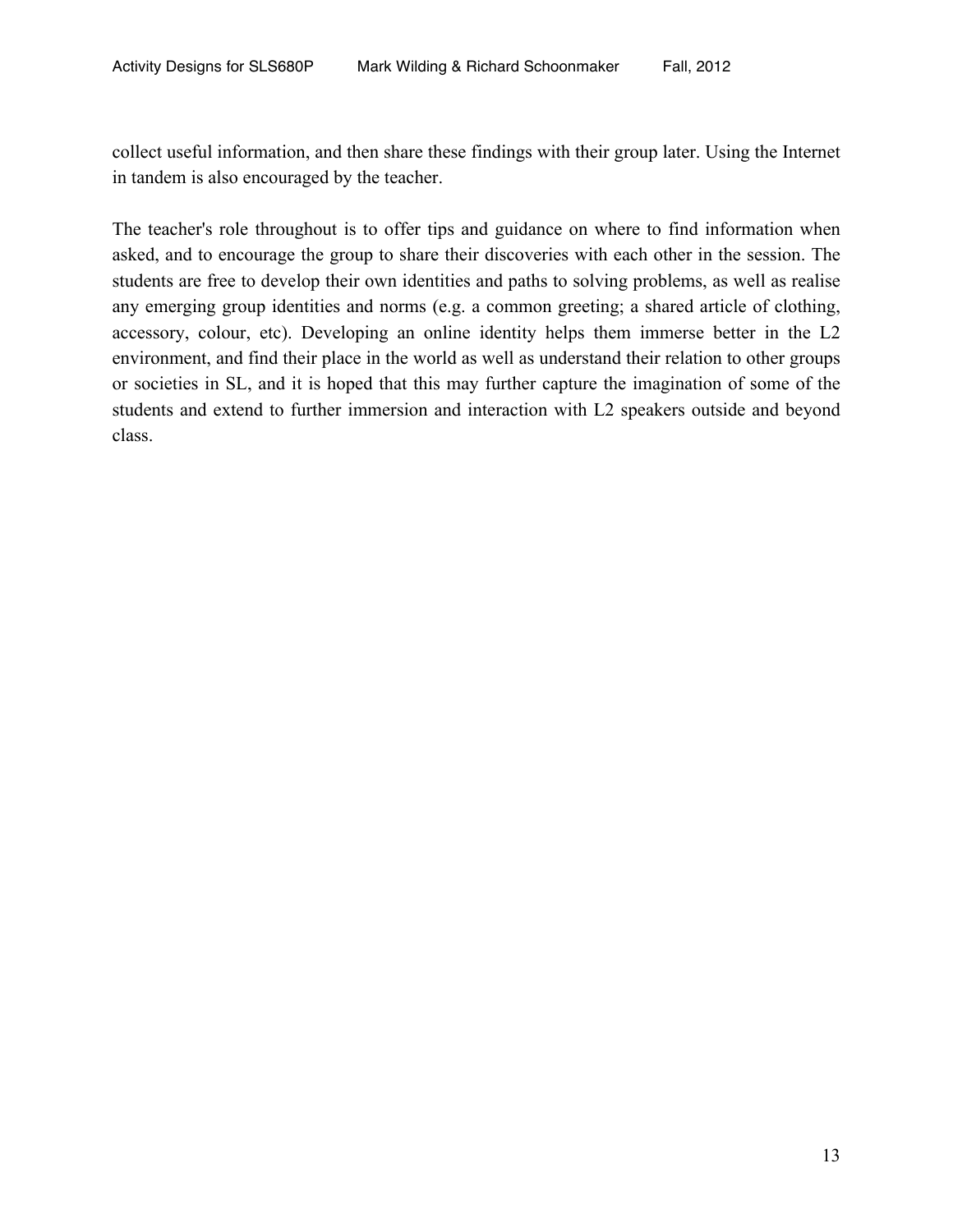| <b>Activity Idea 6:</b> | Google Drive (GD): Publishing a Newbie's Avatar Guide                                                                                      |
|-------------------------|--------------------------------------------------------------------------------------------------------------------------------------------|
| Location:               | Classroom (online activity).                                                                                                               |
| Participants:           | Intermediate/Advanced level students, and 1 Teacher.                                                                                       |
| <b>Materials:</b>       | Screen, overhead projector, or whiteboard connected to one computer;                                                                       |
|                         | Several computers with a fast Internet connection (ideally a computer<br>room equipped with enough computers to accommodate all students). |
| <b>Duration:</b>        | 2 hours (perhaps distributed over more than one lesson).                                                                                   |
| <b>Objectives:</b>      | New media literacy / Co-constructing meaning in a written artefact /                                                                       |
|                         | Linking group investigation to public online communities.                                                                                  |

The teacher creates a new shared presentation on Google Drive (GD), and invites all the students to work on a document together. Once everyone has successfully logged in using their email invites, the students are encouraged to have a little play in order to discover the functionality of the interface for themselves and interact with one another via chat or comments. After this initial session of tinkering, the teacher briefly reviews the basic functionality of the interface, then asks the class to recall what they learnt in the previous lesson whilst customising their avatars (see Activity [8]), and to now present this information together in presentation slides within the document.

The main goal of this activity is for the class to co-construct a "newbie's guide" to customising their avatar in Second Life. The class is split into pairs, or groups of 3, and each group is asked to co-author at least 2 slides each within the whole presentation. They can use the text chat in the given interface, discuss ideas together in the classroom outside the online environment, develop ideas together through interactive whiteboard sketches and messages, and bring in links or multimedia from other areas of the Internet to help explain their ideas and make this a part of the document (e.g. Google Image search).

The group needs to think about what they learned in the previous activity together, and explain their learning in the document. Once all slides have been completed, the class can watch the whole presentation together on a large whiteboard or overhead projector / screen connected to one of the students' computers. At the end, they can discuss how to structure and organise the document better, and then spend some more time editing a final copy together. Once the final draft is finished, the teacher will post the document live on a thread in the Second Life forum, so that other newcomers interested in customising their avatars can learn from the group, and so that designers and moderators of the game can understand some of the difficulties and practices of members new to this virtual world.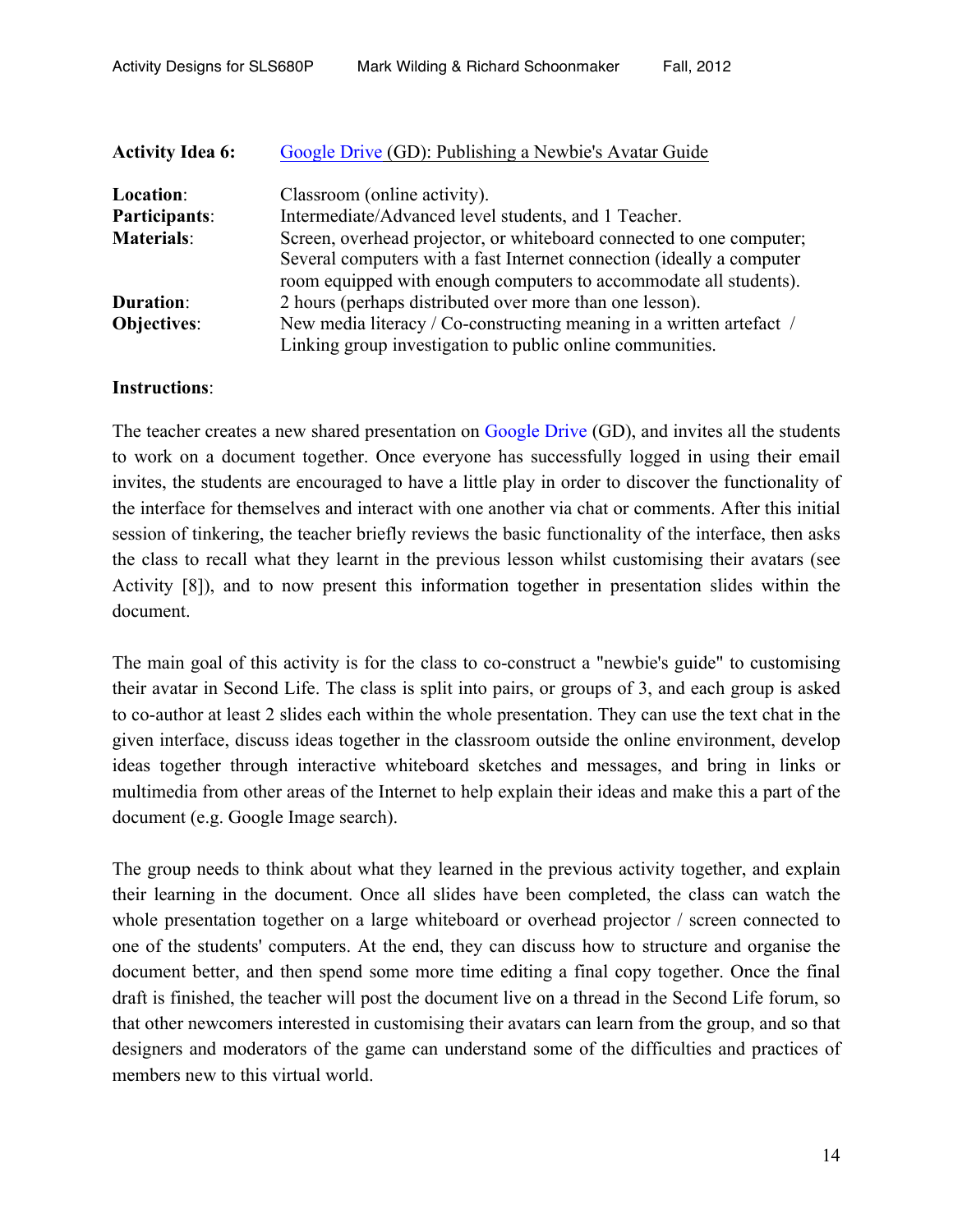In the process of documenting their distributed learning, the students gain a clearer understanding of the dynamics of negotiating structure and content as a team. The teacher's role in all this is to keep the group focused on the activity, to advise on interface functionality to facilitate group communication, and encourage students to discuss their findings. The activity also reveals how people both inside and outside the group can benefit from their shared experiences, in the hope that each student will grow in confidence in their ability to contribute within the community and help others in their own learning. Google Drive is particularly useful as a collaborative tool in this respect, in that it allows students to coordinate their writing and include media, permits visible back-channelling that can be viewed by the teacher, and the finished document can be posted publicly to demonstrate the real usefulness of shared group learning.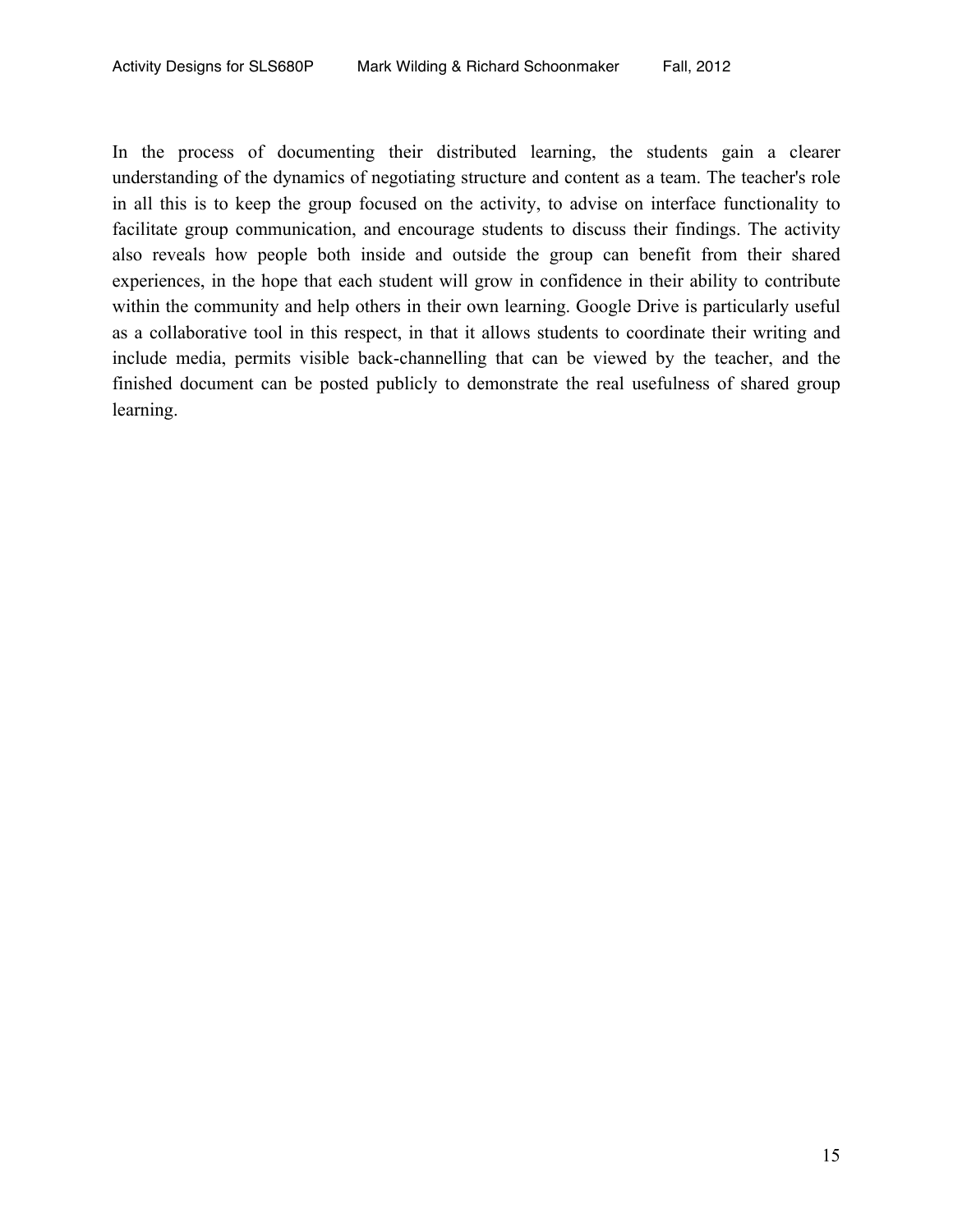| <b>Activity Idea 7:</b> | WordPress (WP): Planting a Website                                       |
|-------------------------|--------------------------------------------------------------------------|
| Location:               | Classroom (online activity).                                             |
| Participants:           | Intermediate/Advanced level exchange students who have recently arrived  |
|                         | in a new country, and 1 Teacher.                                         |
| <b>Materials:</b>       | Cameras, (smart) phones with cameras, or iPads to initially take photos; |
|                         | Several computers with a fast Internet connection (ideally a computer    |
|                         | room equipped with enough computers to accommodate all students).        |
| <b>Duration:</b>        | 2 hours (perhaps distributed over more than one lesson).                 |
| <b>Objectives:</b>      | New media literacy / Realising group values and discoveries /            |
|                         | Coordinating designs and organising content as a team.                   |

Students prepare for the lesson during the week beforehand by taking photos of anything that they found surprising, interesting, or simply different in the culture of the new country they arrive in, using their smart phones, digital cameras, iPads, etc. They can then email these to their own email or cloud accounts, save them on their computer/smart phone, or bring them to class on a USB memory stick. Alternatively, the students can find photos on the Internet that illustrate an interesting cultural difference that they experienced since moving here, and email these to themselves or save the link on their smart phone or computer too.

The students are split into groups of 4-6, and each group is asked to set up a basic WordPress site. One member of the group will act as the Administrator for the website (i.e. only 1 is permitted per site anyway), who will then invite the other members to join them in creating a website together as "Authors" (i.e. power users who can create, edit, and delete their own posts, and add these to the website). The teacher can offer guidance on how to sign up and activate a WordPress account, and how to assign new users and invite other members of the team. However the students should be allowed to try and find this out for themselves in each group first before approaching the teacher.

The main goal of this activity is to realise both independent and group values, and share cultural discoveries and surprises about a new country using multimedia and personal writing. After the students have successfully signed in to each group's website, they can start uploading their photos to the Media Library (i.e. a shared repository of images that can be used in the website). Each student will then post at least one page on their group's website, inserting their photos in their pages and adding a short body of text to explain what cultural aspect or differences the photos illustrate. The teacher can also give further guidance on the concept of WordPress "menus" and "labels" to the group, and recommended that the students try and organise their posts into different sections using this functionality. This will entail each Administrator selecting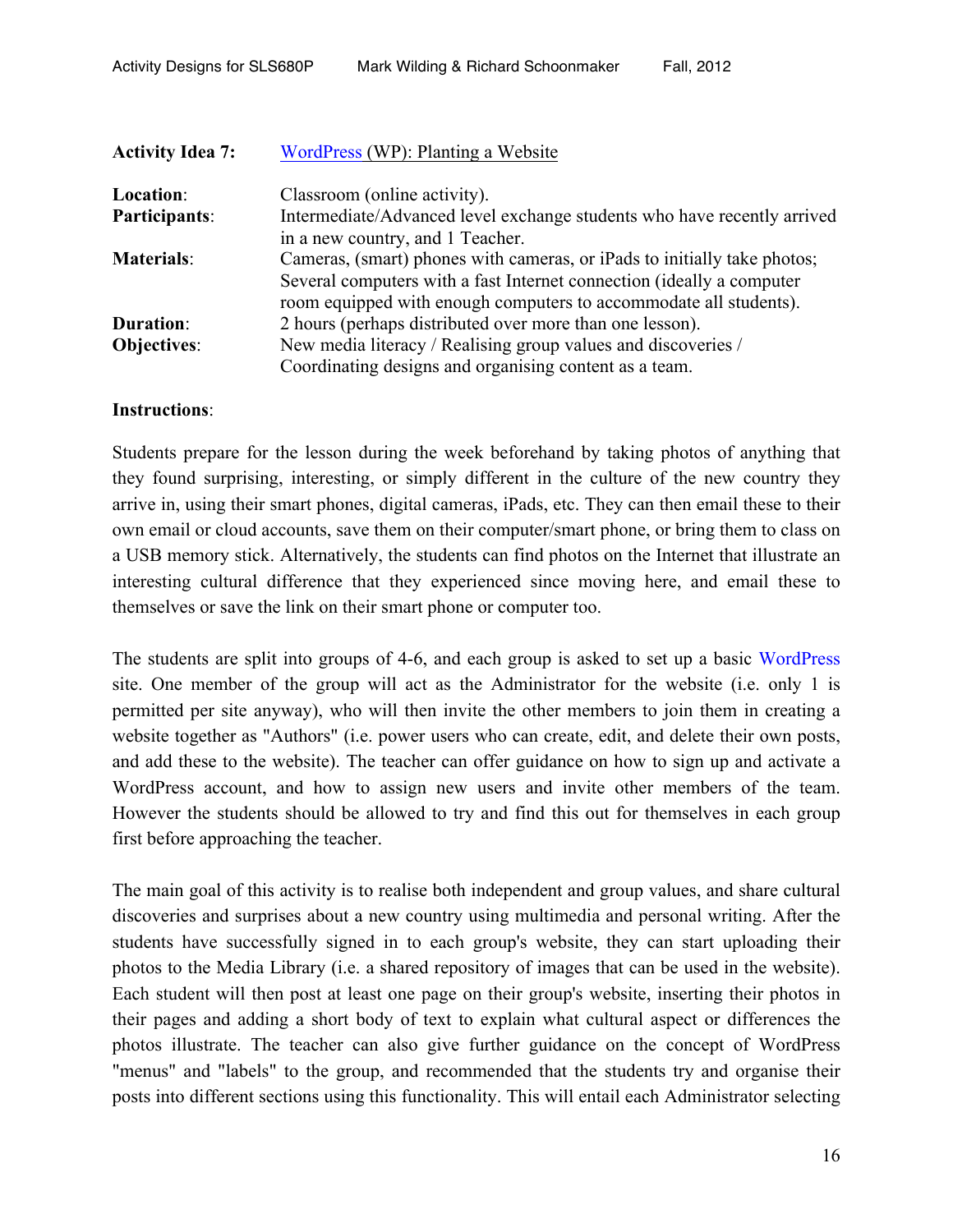a theme in consensus with the other members of the group, and creating a menu with all the labels used in the website. The other members need to ensure that they create appropriate labels and link these to their own post(s). Once the session is completed, each administrator makes sure that all the posts on their group's website are visible to the public (i.e. the website goes live and can be viewed by all members of the class).

A common anecdotal saying is that "two heads are better than one", and this activity tries to underscore this in terms of both collecting interesting resources together (i.e. photos) and sharing opinions in a collective forum. Each website then hopefully emerges as something more than the sum of its parts, in that it shapes its own identity in terms of common experiences, as well as a diversity of intercultural expectations that resonate within the group. WordPress makes this easier to set up and implement on the fly, as it already has structures in-built to organise and group posts, and can package ideas and media attractively together.

The teacher can help students with functional aspects like uploading media and setting up menus or themes, when the group reaches a road-block, as well as offer further tips on design if the students experience difficulties with the interface or themes. The students in turn make a real online website together, learn to compare and group emerging ideas into a coherent whole, and develop new media skills that may be used again to write further blogs in L2 to facilitate future friendships and life-long learning.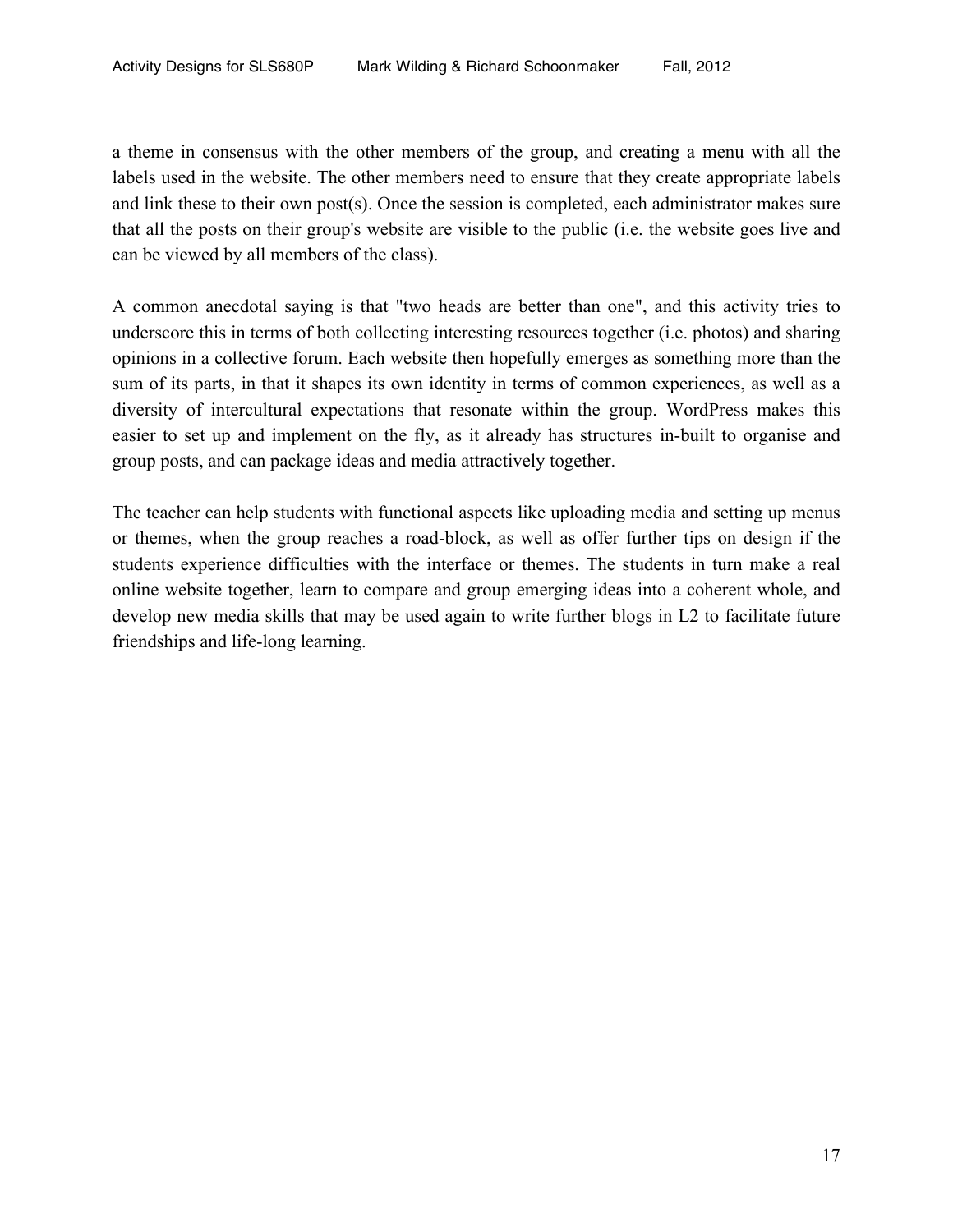| <b>Activity Idea 8:</b> | WordPress (WP): Encouraging a New Website to Grow                                                                                          |
|-------------------------|--------------------------------------------------------------------------------------------------------------------------------------------|
| Location:               | Classroom (online activity).                                                                                                               |
| Participants:           | Intermediate/Advanced level students, and 1 Teacher.                                                                                       |
| <b>Materials:</b>       | Several computers with a fast Internet connection (ideally a computer<br>room equipped with enough computers to accommodate all students). |
| <b>Duration:</b>        | 1 hour.                                                                                                                                    |
| Objective:              | Writing a public personal response / New media literacy / Encouraging<br>life-long, distributed learning.                                  |

Following on from Activity [10], where subgroups within the class co-authored WordPress websites about their cultural experiences in a new country, the key goal here is to further encourage the class to learn in a distributed fashion from their peers' responses and contributions in the other groups, and to get them into the habit of actively contributing as part of a community of shared interests or practices (with the hope of continuing this beyond the classroom).

The students are asked to read through content from other groups in class (and perhaps any other additional feedback from the public), as well as enjoy all the collected media, and leave at least one comment/response on each group's website (including their own). This is then followed by a big class discussion where we compare, contrast, and share all our new cultural experiences and findings, and try to write down some of the common themes that occur across groups and our emerging values as a class on a whiteboard.

This activity builds on the co-creation of new media, and links subgroups in the class together into a larger whole. Reading other's posts, and sharing comments, helps both the students and the teacher see similar new experiences from differing cultural perspectives, and learn some interesting facts along the way about a new shared environment (i.e. it offers more eyes and ears on recurrent issues). This helps students shape their own position within a larger group, and define a common group identity that may lead to further collaboration in the future or outside class (maybe even with other members of the public).

Building sites together in WordPress is the first step in creating new knowledge networks; following it up by commenting on each other's threads is the next step in activating and developing this knowledge further. Contributing even a short comment, a link to a resource, or simply providing some positive feedback can help both the author of the original post and the reader engage in new dynamic movement around an idea in terms of continuing dialogue, and encourage new friendships with L2 writers.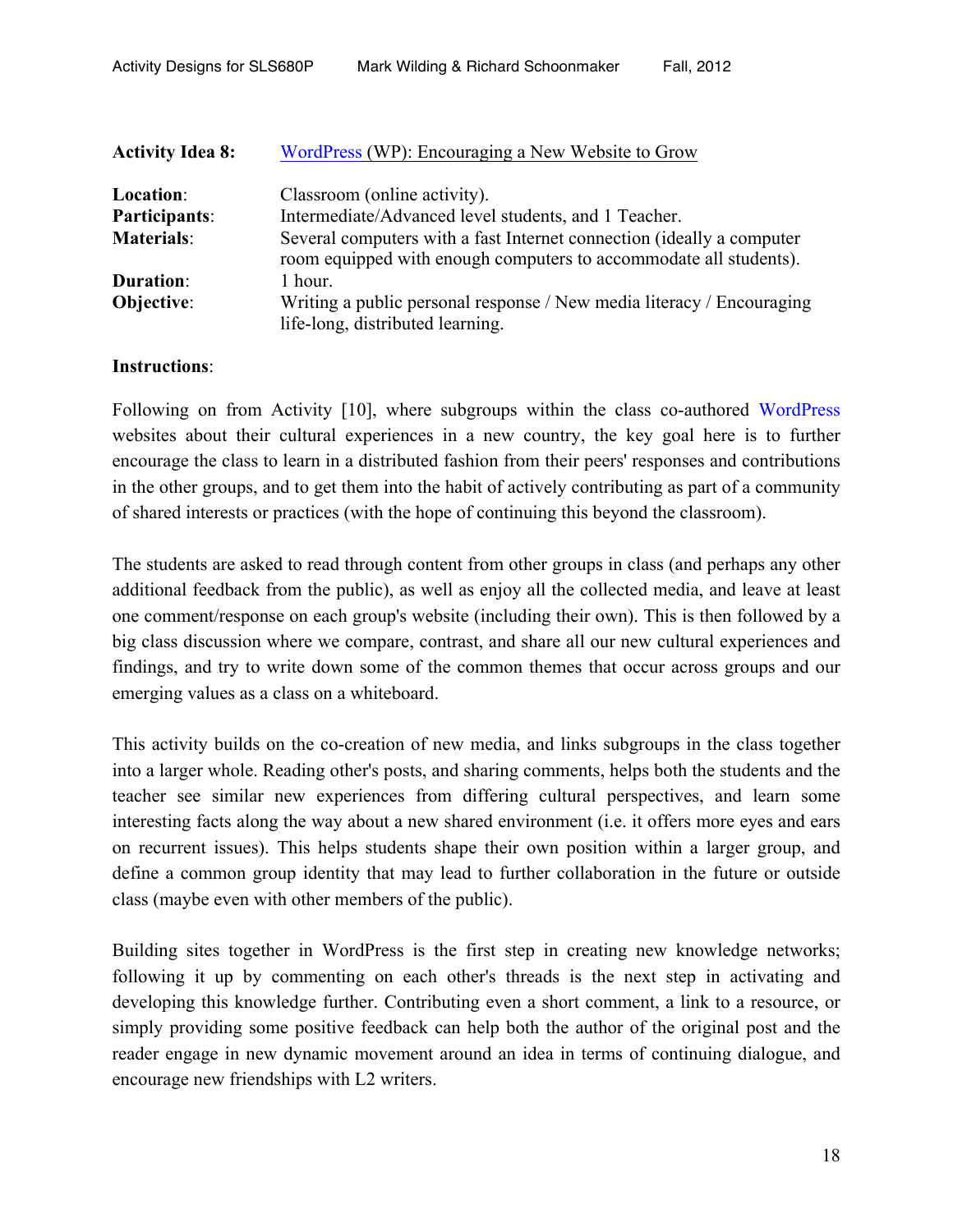The teacher plays an equal part in this activity by leaving comments on the groups' WordPress websites as well, and can help students by sharing his or her own cultural surprises and perspectives as a member of the community. The students start to recognise the usefulness of *active* online contribution, and establish common ground with others in the class. This opens up new channels of support and understanding, whilst giving each member a forum to voice their own cultural perspectives, which can be very fascinating for others in the group.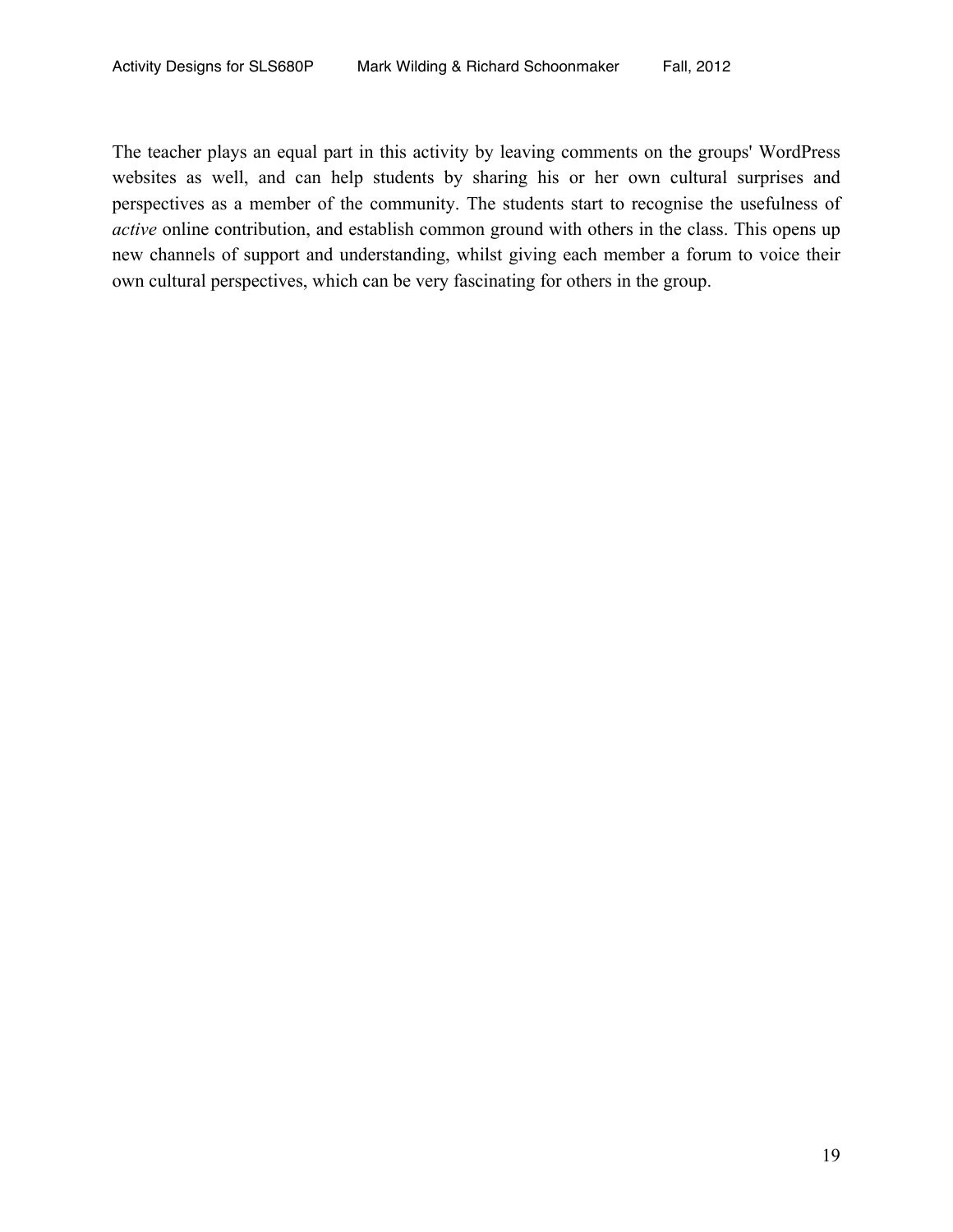| <b>Activity Idea 9:</b> | Aurasma Scavenger Hunt with Photographs                                  |
|-------------------------|--------------------------------------------------------------------------|
| Location:               | Classroom & Home & Cyberspace                                            |
| Participants:           | Students, and 1 Teacher.                                                 |
| <b>Materials:</b>       | Mobile Computers that support Aurasma Software.                          |
| <b>Duration:</b>        | 1 Hour of Homework; 1 Hour of Class Time.                                |
| <b>Objectives:</b>      | Values Realizing, Caring, Listening and Speaking Skills, Current Events, |
|                         | Tinkering.                                                               |

Each student in the class creates an Aurasma scavenger hunt for another student in the class. First, for homework, each student goes to the *New York Times* Lens Blog, chooses 12 meaningful photographs, and prints them out. Among these 12 photographs, each student chooses 10 that are especially meaningful, and 1 that is the most meaningful. Next, using Aurasma software, each student makes an *aura* for each photograph and uses the photographs as triggers for the *auras*. The *auras* should be videos that the student makes for each photograph. In these videos, the student will explain why the photograph is meaningful to him or her, and at the end, give clues to help another student to find the next photograph among the ten.

When the students arrive to class, they tape all 12 of their photographs at random places on the walls of the classroom, including the 10 with *auras*. After the students have done this, the walls should be covered with more than a hundred photographs. Next, the teacher chooses partners using Primary Technology's random name selector. The partners describe their first photographs to each other, trade iPads (or other mobile computers), and begin their hunt for their partner's photographs. When they find a likely photograph, they view the aura, listen carefully to the explanation, take notes about their partner's feelings and values, listen to the clues for the next photograph, and begin the search for this new one. Eventually, the students will find the last photograph in the scavenger hunt. For this photograph, the one that was chosen as the most meaningful, the students will listen to a somewhat longer explanation about its meaningfulness. After the activity is finished, the students can then give a short report where they explain their partner's values and reasons for caring about these particular photographs.

This same activity can be implemented using 2D surfaces in the real world. In other words, the students can use any 2D surfaces (such as pictures) on the walls or buildings at their school's campus, or local place to create scavenger hunts for their classmates. The students can choose 10 locations on campus, creating auras that give clues to the next locations, etc. In addition, the teacher can create these auras and assign homework that requires the students to find the final location, and describe it in English.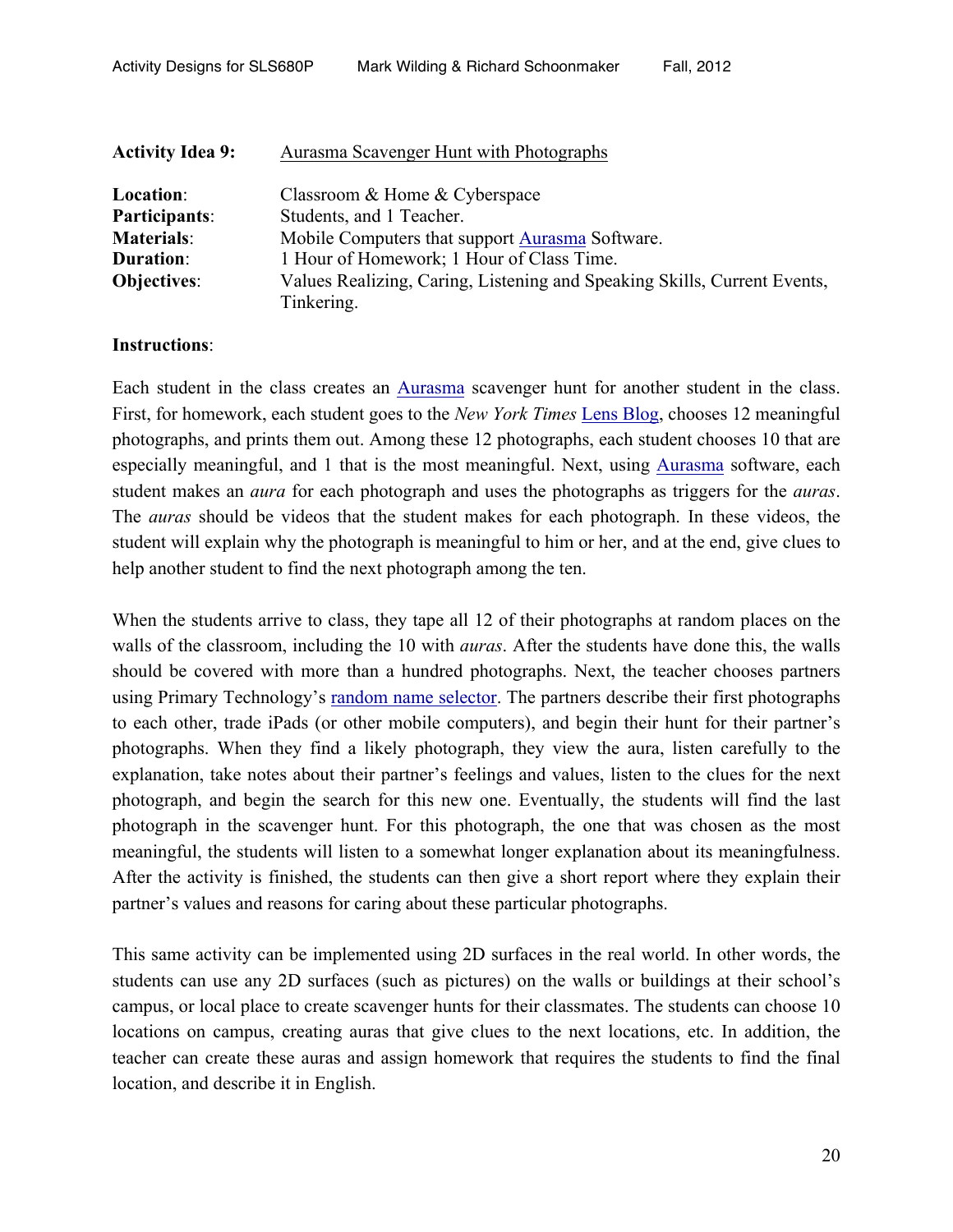In this activity, the students learn about the values that are shared among their classmates, and students and teacher promote an atmosphere of caring. These values can then be used as information for other activities during the term. Therefore, this makes a great activity for the first week of classes in a term.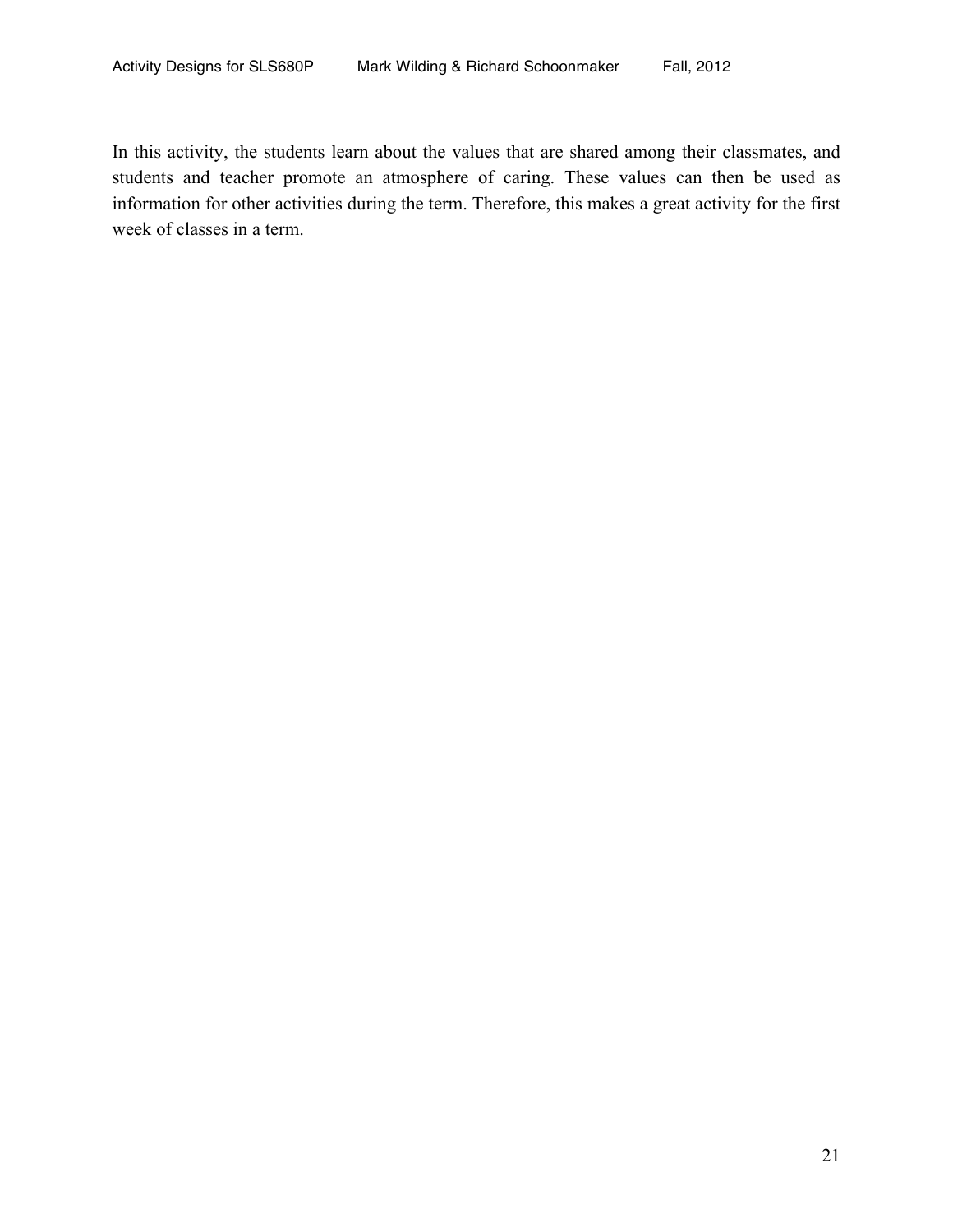#### **Activity Ideas 10-11:** Making a Textbook (Making Textbook Chapters)

| <b>Locations:</b>  | School & Home & Cyberspace                                  |
|--------------------|-------------------------------------------------------------|
| Participants:      | <b>Students and Teacher and Community</b>                   |
| <b>Materials:</b>  | iBooks Author, iPads, and Apple Computers                   |
|                    | (alternatively, Presentation Software, Adobe Acrobat Pro,   |
|                    | and other similar software can be used) Internet            |
| <b>Duration:</b>   | 1 Semester                                                  |
| <b>Objectives:</b> | The class creates a digital textbook with a theme;          |
|                    | The teacher facilitates and the students collaborate.       |
|                    | The students create something real, and publish it.         |
|                    | Tinkering, Values-Realizing, Caring, Making Something Real, |
|                    | Remixing, Co-Creating, Co-Problem Solving.                  |

#### **Instructions**:

Using iBooks Author, the class creates its own textbook as the main project for a term. The students use iBooks Author, but presentation software or Adobe Acrobat Pro can also be used to create the digital textbook – this project can be implemented using various technological support. For example, Adobe PDFs can be read on Kindle reader software. Also, Internet resources such as Quizlet, YouTube, Wordpress, Voicethread, Pinterest, and others can be incorporated into the textbook design via hyperlinks.

At the beginning of the term, the teacher creates a skeleton textbook design that contains only the desired learning outcomes for the course. Essentially, the skeleton textbook is the syllabus for the course. An example for an intermediate level academic writing course might look like this:

Part 1: Good Sentences

Section 1: 4 Sentence Types Section 2: Singular-Plural Agreement Section 3: Subject-Verb Agreement Section 4: Articles, Prepositions, and Word Order Section 5: Punctuation

Part 2: Good Paragraphs

Section 1: Topic Sentences Section 2: Supporting Sentences Section 3: RENNS Section 4: Coherence & Unity Section 5: Parallelism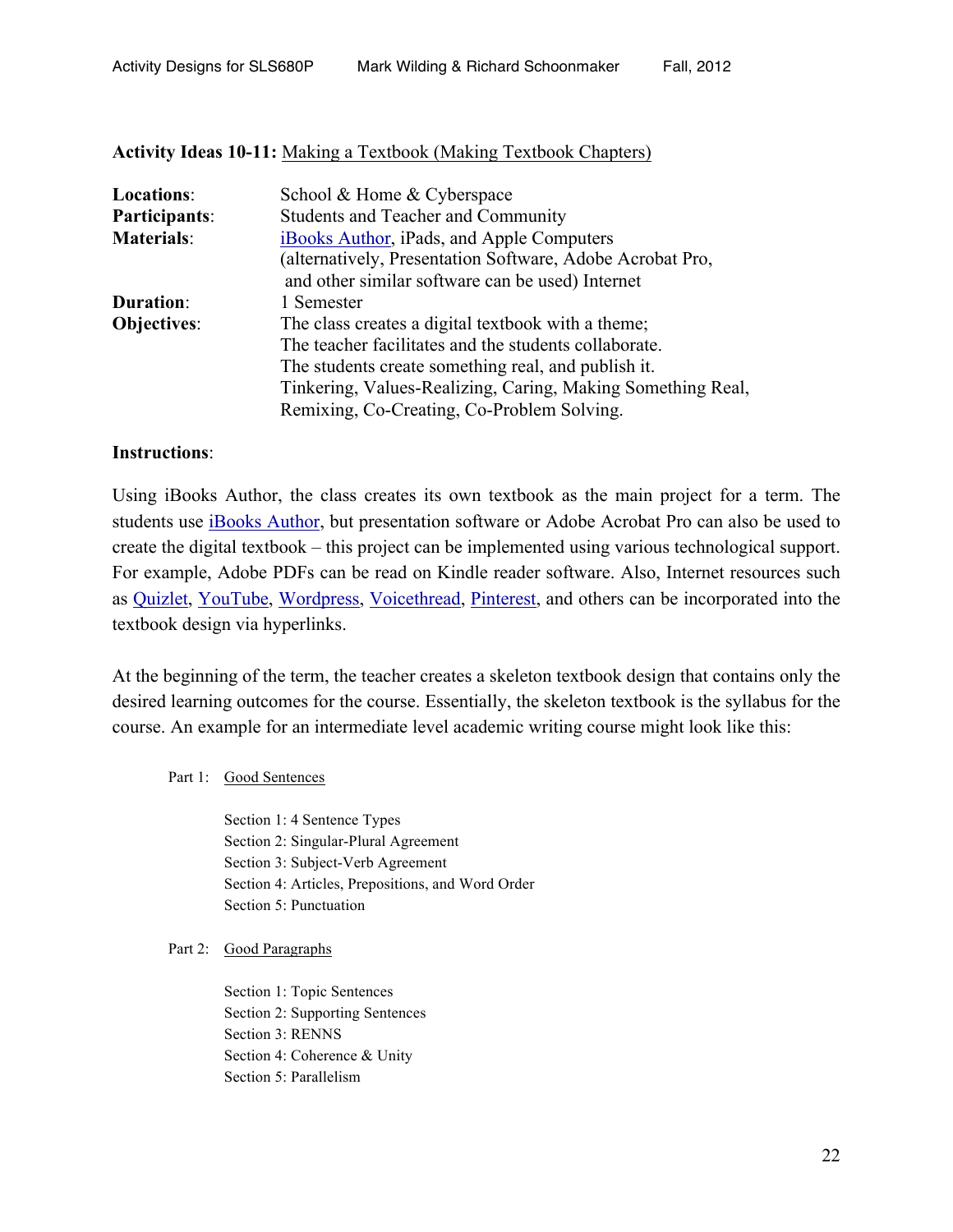Part 3: Good Essays.

Section 1: Essay Structure Section 2: Common Rhetorical Patterns Subsection 1: Comparison-Contrast Essay Subsection 2: Argument Essay Subsection 3: Narrative Essay Subsection 4: Process Essay Subsection 5: Summary Essay

This skeleton is a suggestion, and the students are encouraged to add sections, rename sections, and even delete sections (with permission from the instructor). The textbook belongs to the class, and it should be constructed by the class and for the class. Students work together to decide the final content of each section and chapter, arguing and voting to decide the full contents of the book.

The whole class makes one digital textbook (Activity 1), but small groups are formed to work on each of the chapters of the textbook (Activity 2). The textbook, and each of the chapters must have a theme, such as "World Peace," "Making Friends," or "Protecting the Environment." These themes are decided by the groups, and the textbook theme is decided by the class as a whole.

The teacher facilitates as the class works in groups to produce the content of the textbook. Videos are made, explanations are written, examples are found from the Internet and conversations, Internet resources are utilized, animations for explanations are created, and all of these activities are carried out by students as agents, while teachers ensure that they have access to rich information and affordances that allow for short-term and long-term goals to be met.

The digital textbook is something real, and is published to Apple's iBookstore.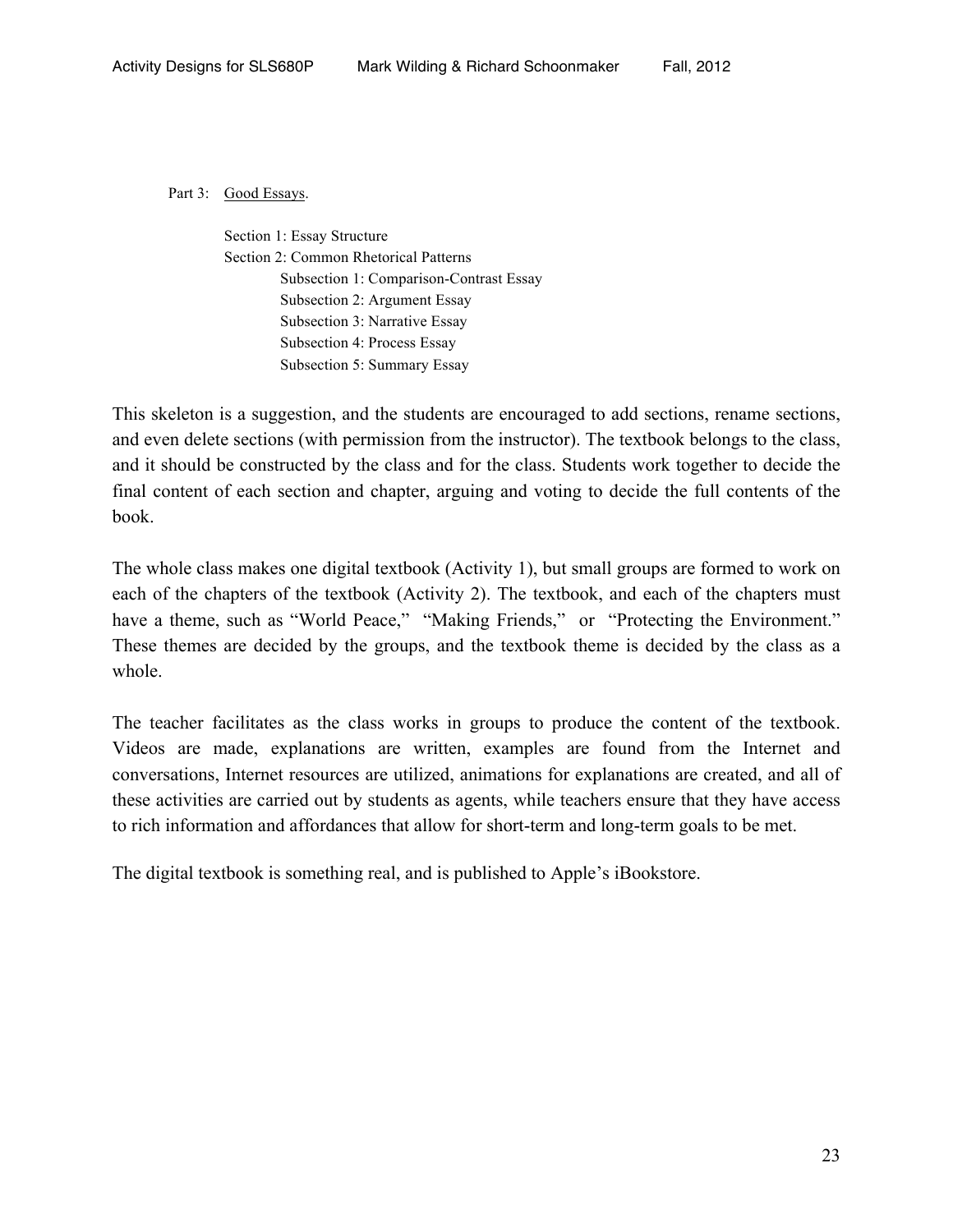| <b>Activity Idea 12:</b> | Discovering Grammar                                                                                     |
|--------------------------|---------------------------------------------------------------------------------------------------------|
| <b>Locations:</b>        | Classroom & Home & Cyberspace                                                                           |
| Participants:            | <b>Small Groups</b>                                                                                     |
| <b>Materials:</b>        | iBooks Author, iPads, and Apple Computers                                                               |
|                          | (alternatively, Presentation Software, Adobe Acrobat Pro,<br>or any other similar software can be used) |
| <b>Duration:</b>         | 1 Semester                                                                                              |
| <b>Objectives:</b>       | Languaging, Co-Problem Solving, Students realize agency.                                                |

As part of the larger activity of making a digital textbook, small groups are formed to discover the rules that govern different grammatical problems, and these groups are different from the groups that work on each of the different chapters, that way, providing even more opportunities for shared experiences, collaborative learning, and co-problem solving. The students explore their grammatical problems throughout the term, brainstorm and develop ideas, and create a section for the class's textbook that explains their discoveries and provides information, practice, and other resources for understanding the grammatical problem. The students discover language by observing language as something that people do, and not as a set of rules that people follow when the want to communicate something.

The teacher helps the students to find authentic texts with good examples of the grammatical idea or ideas, encourages the students to observe and use the grammar when speaking and listening, and offer other assistance to ensure that the students are not interpreting the grammatical problem in a way that is too distinct from the standard understanding.

This idea comes from Leo van Lier's ideas about action-based learning and teaching, in which language is viewed as a form of action and less as a set of rules. See this video for an excellent example (minute 37:05): Apple 2012 video, Leo van Lier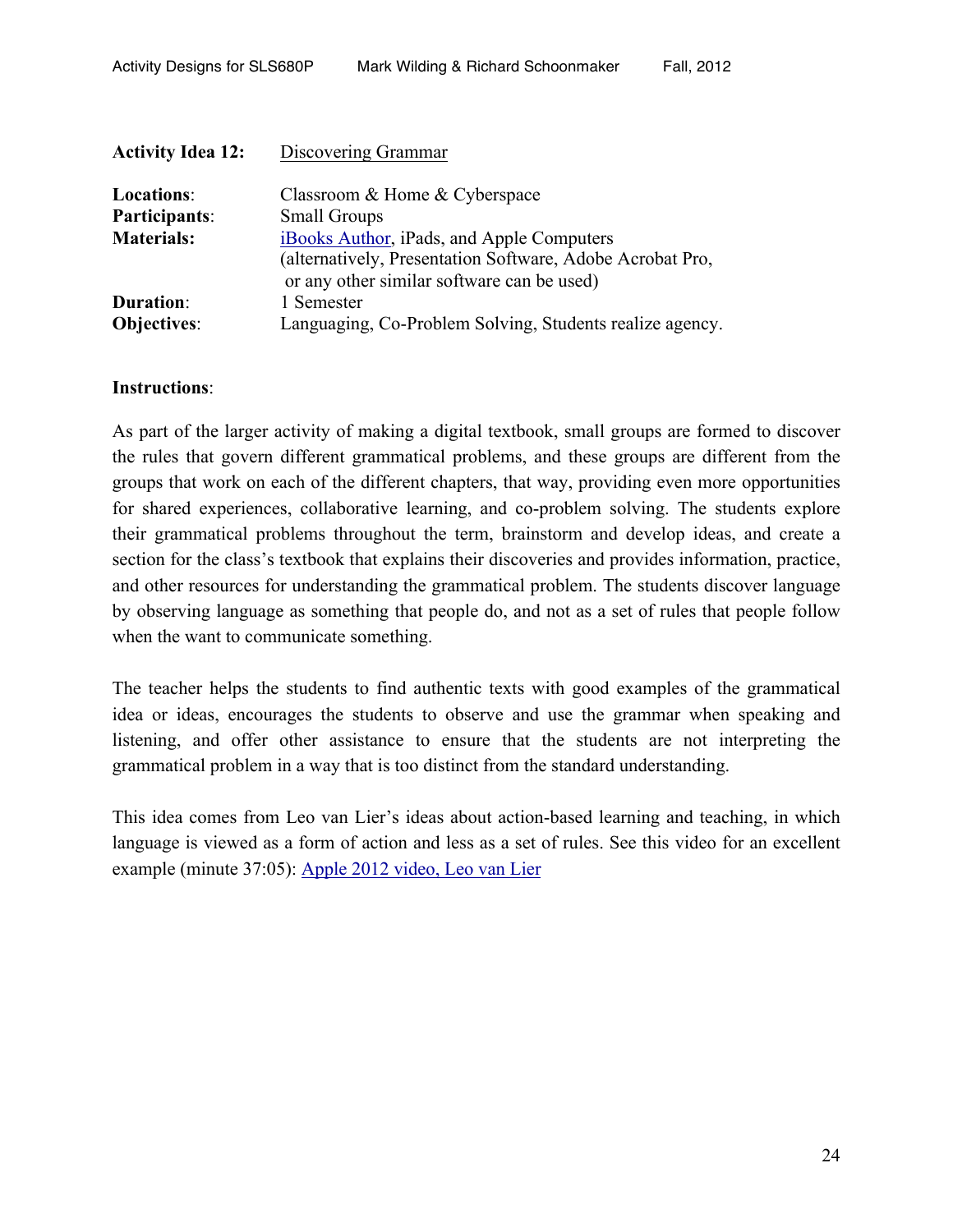| <b>Activity Idea 13:</b> | WordPress: Distributed Peer-Editing                              |
|--------------------------|------------------------------------------------------------------|
| Locations:               | Cyberspace                                                       |
| Participants:            | <b>Students and Teacher</b>                                      |
| <b>Materials:</b>        | Wordpress.com accounts $&$ Computers                             |
| <b>Duration:</b>         | 1 Semester                                                       |
| <b>Objectives:</b>       | Mastering Academic Writing with Specializations in Peer-Editing, |
|                          | Making and Joining a Community of Practice.                      |

Each student is given a specialization in academic writing. 2 or 3 students will specialize in *agreement*, 2 or 3 students will specialize in *articles*, 2 or 3 students will specialize in the *4 sentence types*, 2 or 3 students will specialize in *coherence*, and other students will have other specializations. The teacher gives each student some handouts and other materials for learning their specialty, and works hard during the first weeks of the term to make sure that the students are mastering their specialty. Eventually, the students will begin to write essays.

The students will create Wordpress.com accounts and use these accounts to share their essays and provide peer-editing support for each other. For example, if a class of 20 students has 4 coherence specialists, each of these specialists will need to edit 5 essays for coherence strengths and weaknesses. The teacher helps to choose which students will edit which student's papers. Using the Wordpress.com feedback function, the students send their rough drafts to various specialist peers.

Using this system, the students are able to write more, and see more feedback. The teacher regularly checks the feedback to make sure that it is accurate, and serves as a specialist himself or herself. In higher level writing classes, each student might specialize in two areas. With longer academic terms, the students might change specialties after mid-term. This system is expected to be especially useful for classes with numerous writing students.

When students are responsible for each other's education and improvement, they learn to care for each other, creating a rich environment that is more comfortable and healthy, and more conducive to stronger learning.

Also, the students create a community of practice, and other students at the school and future students will join this community of practice. This idea comes from Lave and Wenger's research and discoveries about communities of practice.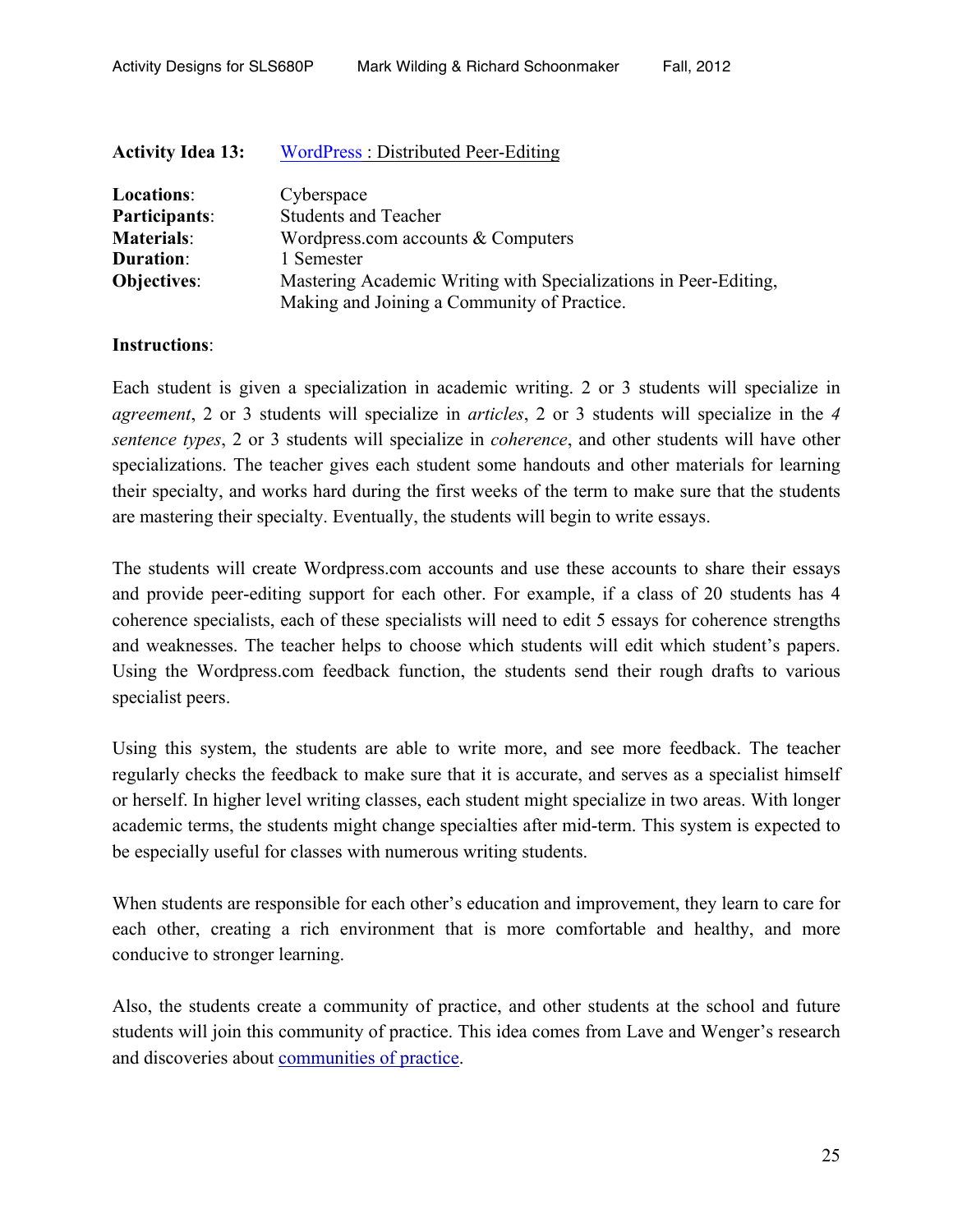| <b>Activity Idea 14:</b> | Making a Digital Children's Book                                 |
|--------------------------|------------------------------------------------------------------|
| <b>Locations:</b>        | Classroom, Home, and Cyberspace                                  |
| Participants:            | Groups of 4                                                      |
| <b>Materials:</b>        | iBooks Author, iPads, and Apple Computers                        |
|                          | (alternatively, Presentation Software, Adobe Acrobat Pro,        |
|                          | or other similar software can be used)                           |
| <b>Duration:</b>         | All Term                                                         |
| <b>Objectives:</b>       | Values Realizing, Co-Creating & Co-Designing, Learning by Making |
|                          | Something Real, Remixing, Tinkering.                             |

In groups of 4, students decide a value (the theme of the story) that is important for them, and create a children's book with a story that creatively communicates the importance of this value. The students use iBooks Author to create the book, and are encouraged to use Internet resources and remixing to create it. The students will need to record their voices for audio parts, create animations and drawings, learn to use the iBooks Author software or other software, and of course, they will need to write the story.

The teacher facilitates by providing numerous suggestions for locating resources. Also, the teacher serves as a technology specialist, showing the students how to use the various supporting technologies for the project.

Alternatively, the students can create an instructional, non-fiction text for children, teaching them about an important value in society, such as "recycling to protect the environment," or "stopping bullying."

The values are real, and the digital children's book is something real too, and is published to Apple's iBookstore where real children can download it, enjoy it, and learn something important.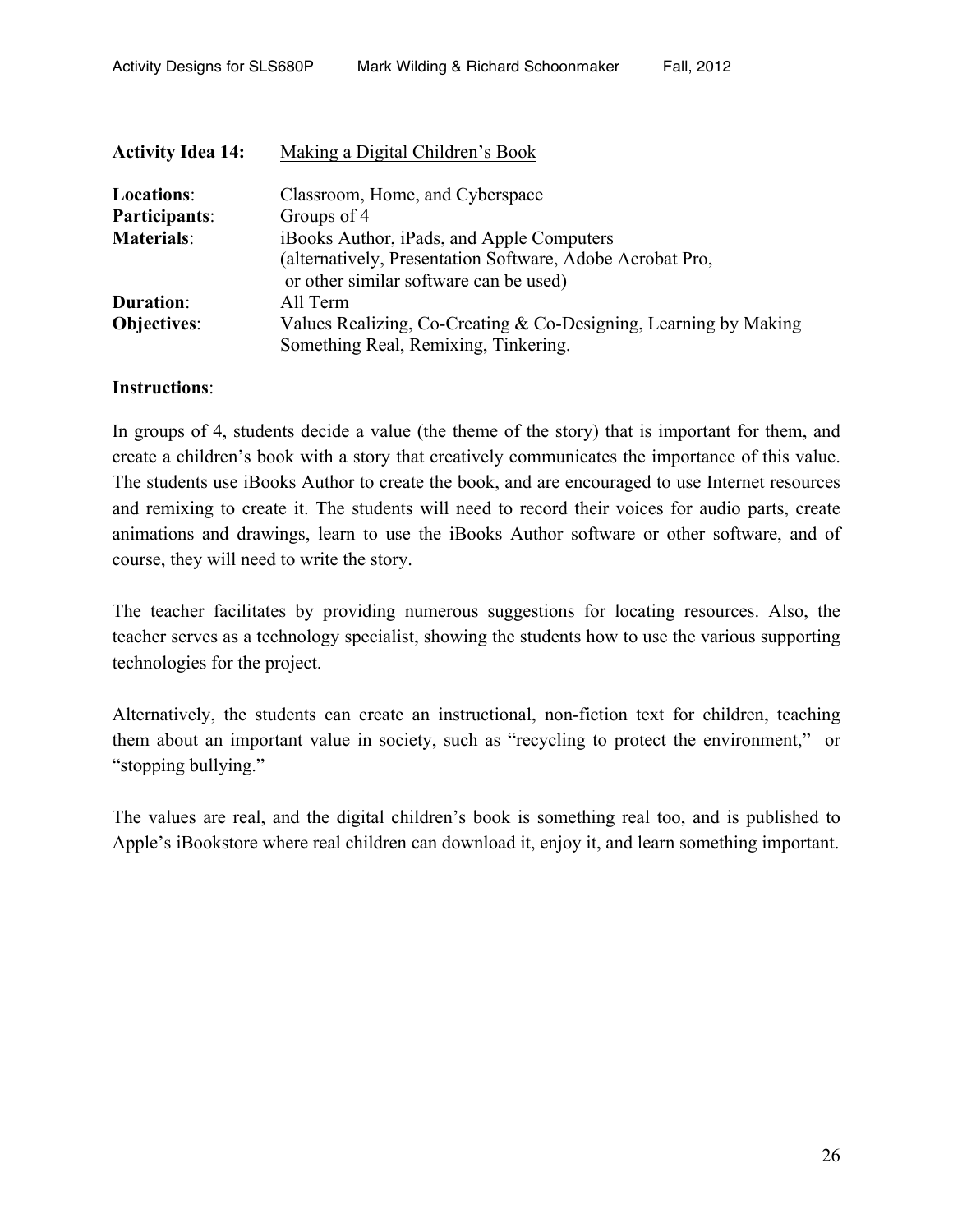| <b>Locations:</b> | Classroom & Home & Cyberspace                                                              |
|-------------------|--------------------------------------------------------------------------------------------|
| Participants:     | Groups of 4                                                                                |
| <b>Materials:</b> | Computers, Internet, Projector, Presentation Software,<br>iPads or other app using device. |
| <b>Duration:</b>  | One Week                                                                                   |
| Objectives:       | Designing something real, Co-creating, Values-Realizing, Tinkering.                        |

### **Activity Ideas 15-16:** Designing an App (and Selling It)

#### **Instructions**:

Groups are chosen using Primary Technology's random name selector. These groups begin work on designing an app for a tablet computer or smart phone, and they do so without the constraints of worrying about the actual coding or other intricacies of producing an actual app – they need only to design it, explain how it works, explain how it will change the world, and give a presentation that simulates the selling of their app idea to a company that might fund the development of such an app. The students work together to decide the nature of the app, the positive influence that such an app would have on society (the problem in the world that the app might help to alleviate), and decide the means for convincing the class that such an app is a good investment. The students will also find the vocabulary and grammar needed for this project, and document the English vocabulary and grammar that they discover while doing the project.

The first activity is the designing of the app, and the second activity is the selling of the app to the class, pretending that their classmates are board members for a venture capital firm.

The teacher facilitates by suggesting websites and other resources that will help the groups to find a societal problem (or other daily frustration) that is meaningful to them. The teacher is a resource and motivator, and helps to explain how to use the supporting technologies to create mockups and simulations for the app idea. The students can create a video for their demonstration, and several other resources.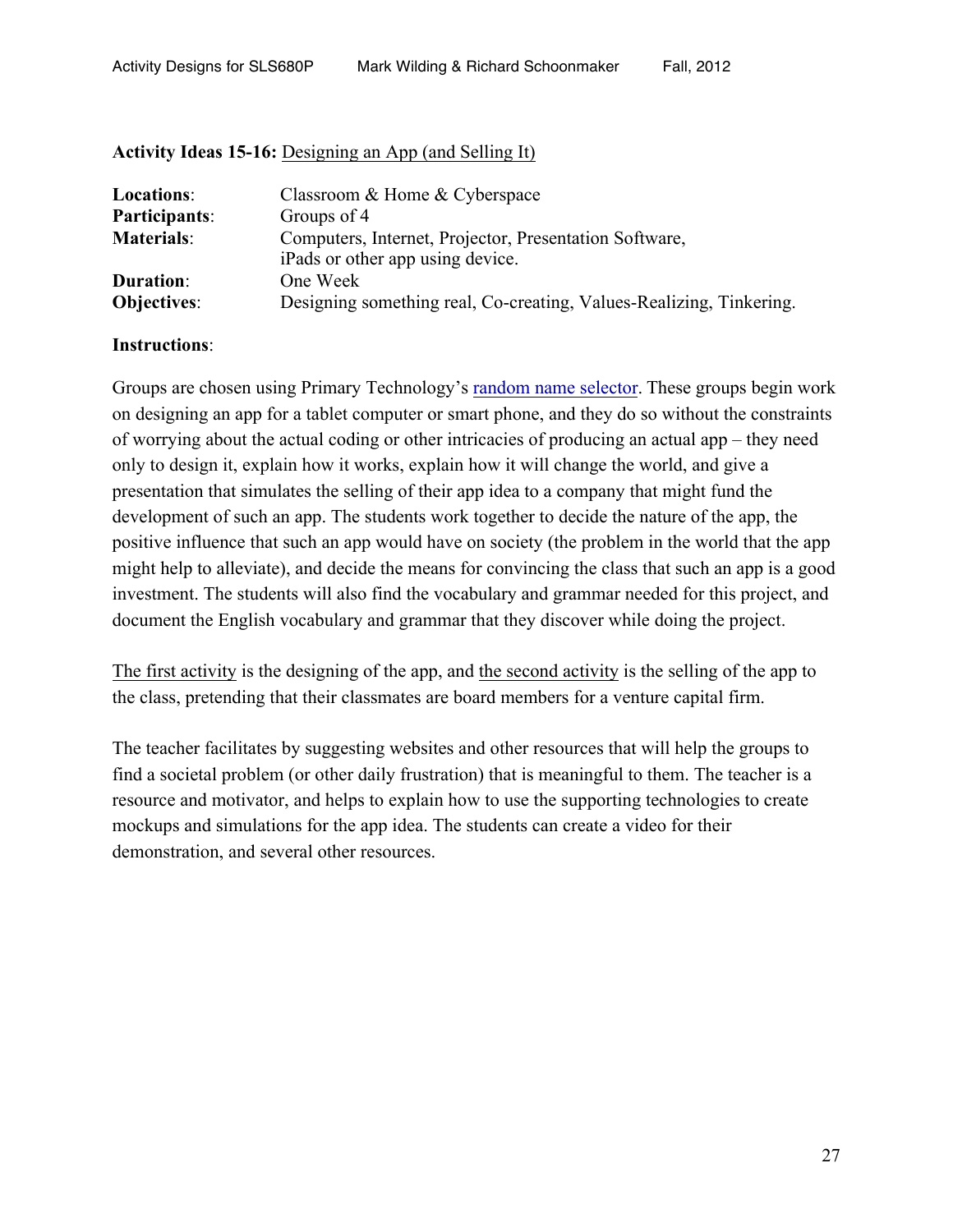| <b>Activity Idea 17:</b> | \$1,000 Dollars, Please                               |
|--------------------------|-------------------------------------------------------|
| <b>Locations:</b>        | Classroom                                             |
| Participants:            | Groups of 3                                           |
| <b>Materials:</b>        | Internet, Computers, Projector, Kickstarter           |
| <b>Duration:</b>         | One Week                                              |
| <b>Objectives:</b>       | Values Realizing, Team Work, Creating Something Real. |

Students are put into groups using Primary Technology's random name selector, and they search the Internet to find a place in the world, or search within there local community to find an area, town, or organization where monetary aid can be of great help. The team decides how to use \$1,000 for this region, and every dollar is accounted for. The groups give presentations in class, and make a video to be posted on Kickstarter.

The students realize their agency when searching for a area in their community or place in the world where they are moved by the struggles or problems of the people living there. The teacher encourages them to invest emotion into the project and work hard to convince others that this place in the world, more than others, is deserving of monetary aid.

Each group creates a video for Kickstarter where they can raise money for their cause. The Kickstarter account is a real thing, and the students are responsible for donating any money raised to the area they are trying to help. Values are realized, a real thing is created, and language is learned through team work and a helpful teacher.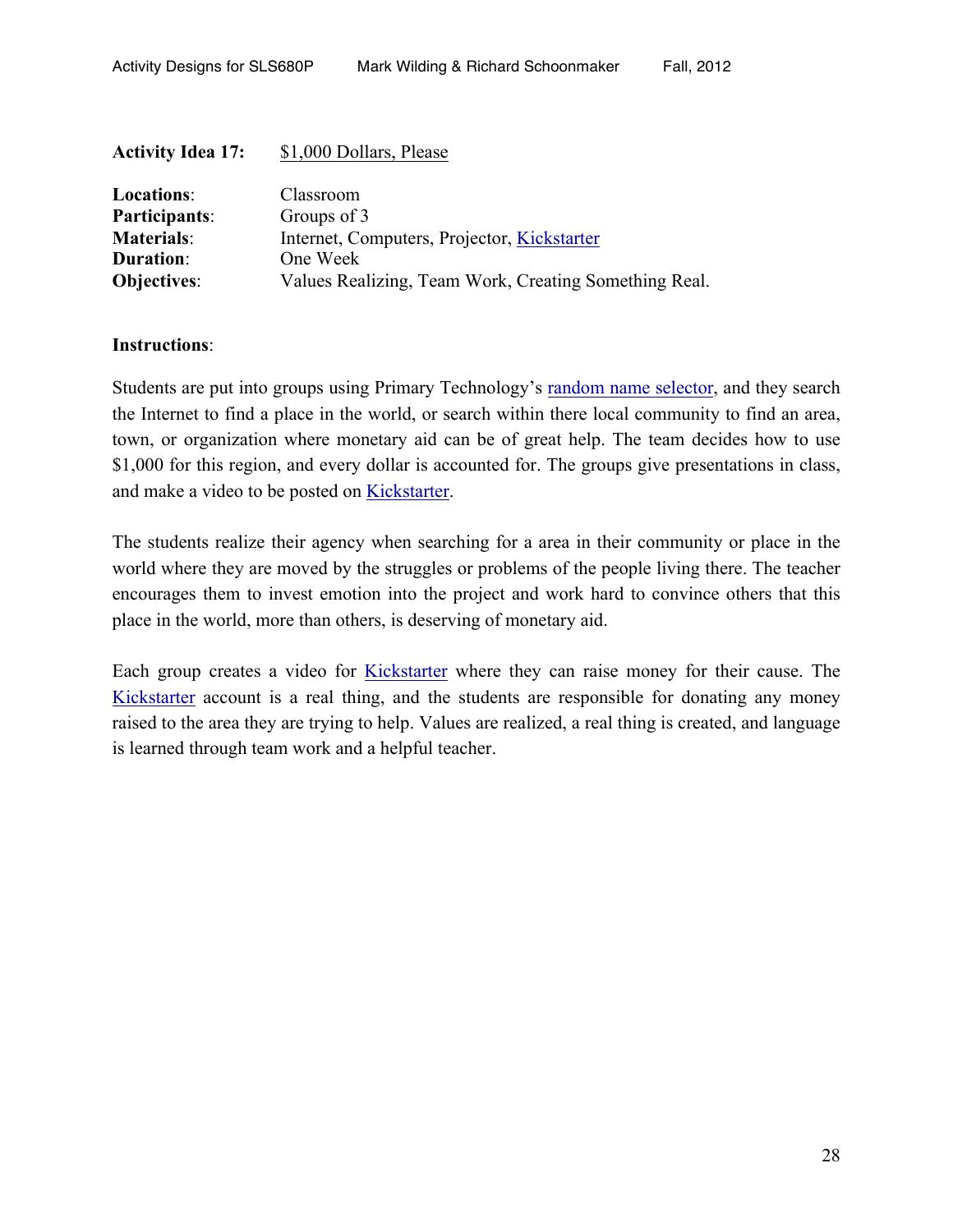| <b>Activity Idea 18:</b> | New Literacies Extensive Reading Program                               |
|--------------------------|------------------------------------------------------------------------|
| Locations:               | Cyberspace                                                             |
| <b>Participants:</b>     | High-Level Students and Teacher                                        |
| <b>Materials:</b>        | Internet, Computers, Extensive Reading Foundation's                    |
|                          | Guide to Extensive Reading, Group Blog or Social Network               |
| <b>Duration:</b>         | All Term                                                               |
| <b>Objectives:</b>       | Students design and complete an Extensive Reading program using        |
|                          | Internet reading materials, and practice caring by using each other to |
|                          | manage the Extensive Reading Program. Foremost, they create a          |
|                          | community of practice for themselves and for others to join.           |

This activity is simple. High-level English students use the Extensive Reading Foundation's Guide to Extensive Reading in order to design an extensive reading program for the class, using reading materials from the Internet, and using social networks or blogs to manage and peer review each other's reading accomplishments. Good reading materials are discovered and shared, students write reviews on a blog or social network posting, and everyone works to ensure that extensive reading practices are well implemented. Students learn to care for each other.

This activity is inspired by new literacy studies. The teacher participates. He or she joins discussion blogs, suggests interesting reading materials, and checks the students' progress at the same time. The students create a community of practice, and eventually, new students join this community. The main goal of this activity is to create a community of practice for extensive reading where members use Internet resources to govern and manage the community, and reading materials are found online. These ideas come from Lave and Wenger's research and discoveries about communities of practice.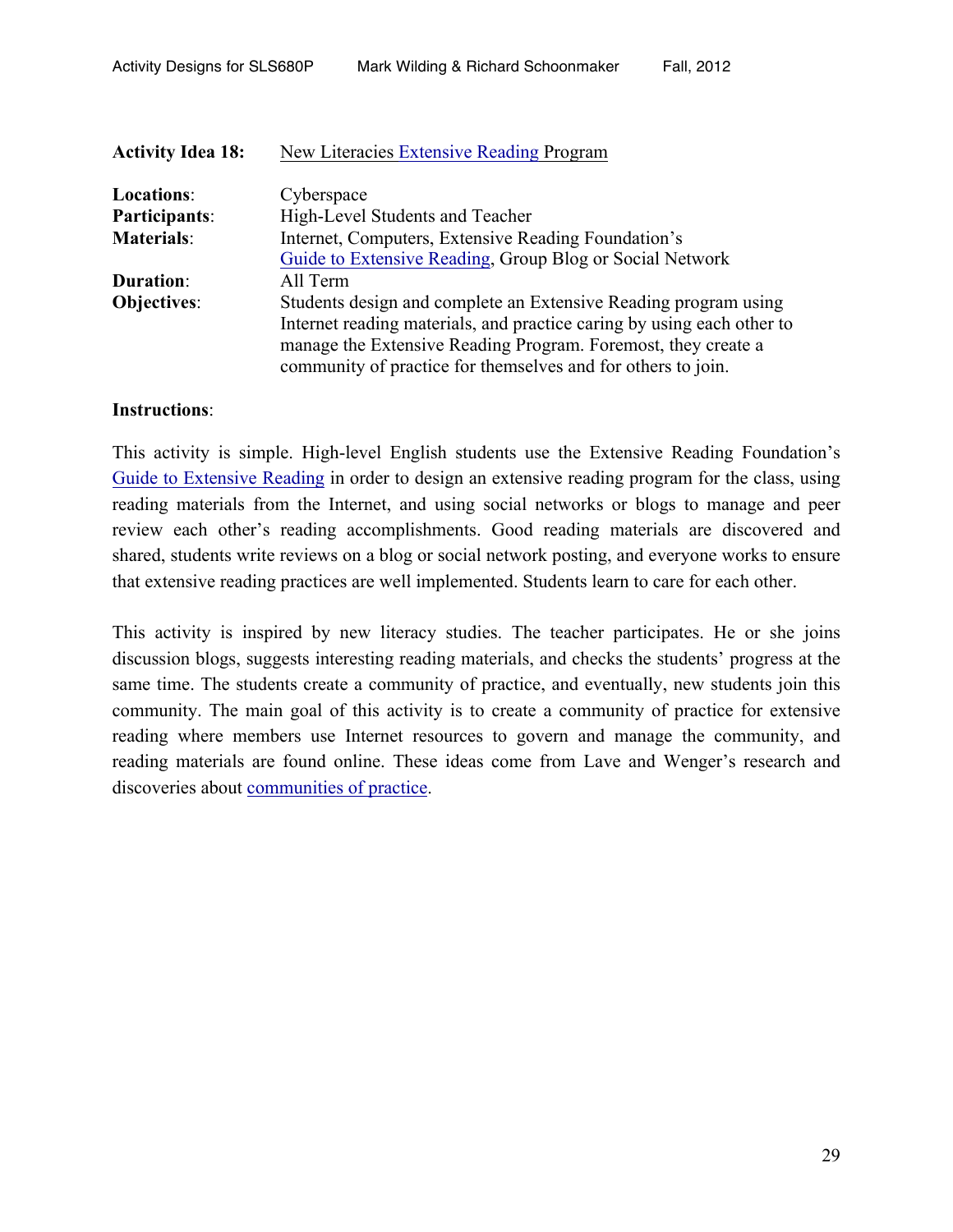## **References**

- Barab, S.A., Gresalfi, M. & Arici, A. (2009). Why educators should care about Games. Educational Leadership, pp. 76-90. (in Laulima)
- Barab, S. A. & Plucker, J. A. (2002) Smart people or smart contexts? cognition, ability, and talent development in an age of situated approaches to knowing and learning. Educational Psychologist, 37(3), 165–182
- Brown, J.S., (2006). New Learning Environments for the 21st Century: Exploring the Edge. Retrieved August 26, 2012, from, www.johnseelybrown.com/newlearning.pdf
- Foster, P. (2009). Task-based language learning research: expecting too much or too little?. International Journal of Applied Linguistics. 19,3. pp. 247- 263
- Hay, K. E., & Barab, S. A. (2001). Constructivism in practice: A comparison and contrast of apprenticeship and constructionist learning environments. *The Journal of the Learning Sciences*, *10*(3), 281-322.
- Hodges, B. H. (2007). Good prospects: Ecological and social perspectives on conforming, creating, and caring in conversation. *Language sciences*, *29*(5), 584-604.
- Hutchins, E. (1995). Cognition in the wild. Cambridge, MA: MIT Press. Chapter 9, Cultural Cognition.
- Järvilehto, T. (2009), The theory of the Organism-Environment System as a basis of experimental work in psychology. Ecological Psychology, 21, 112-120.
- Järvilehto, Nurkkala, & Koskela (2009). The role of anticipation in reading. Pragmatics & Cognition. 17(3), 510-526.
- Jewitt, C. (2006). Technology, Literacy and Learning: A Multimodal Approach, London: Routledge. Chapter 1.
- Lankshear, C., & Knobel, M. (2007). Sampling "the new" in new literacies. *A new literacies sampler*, 1-24.